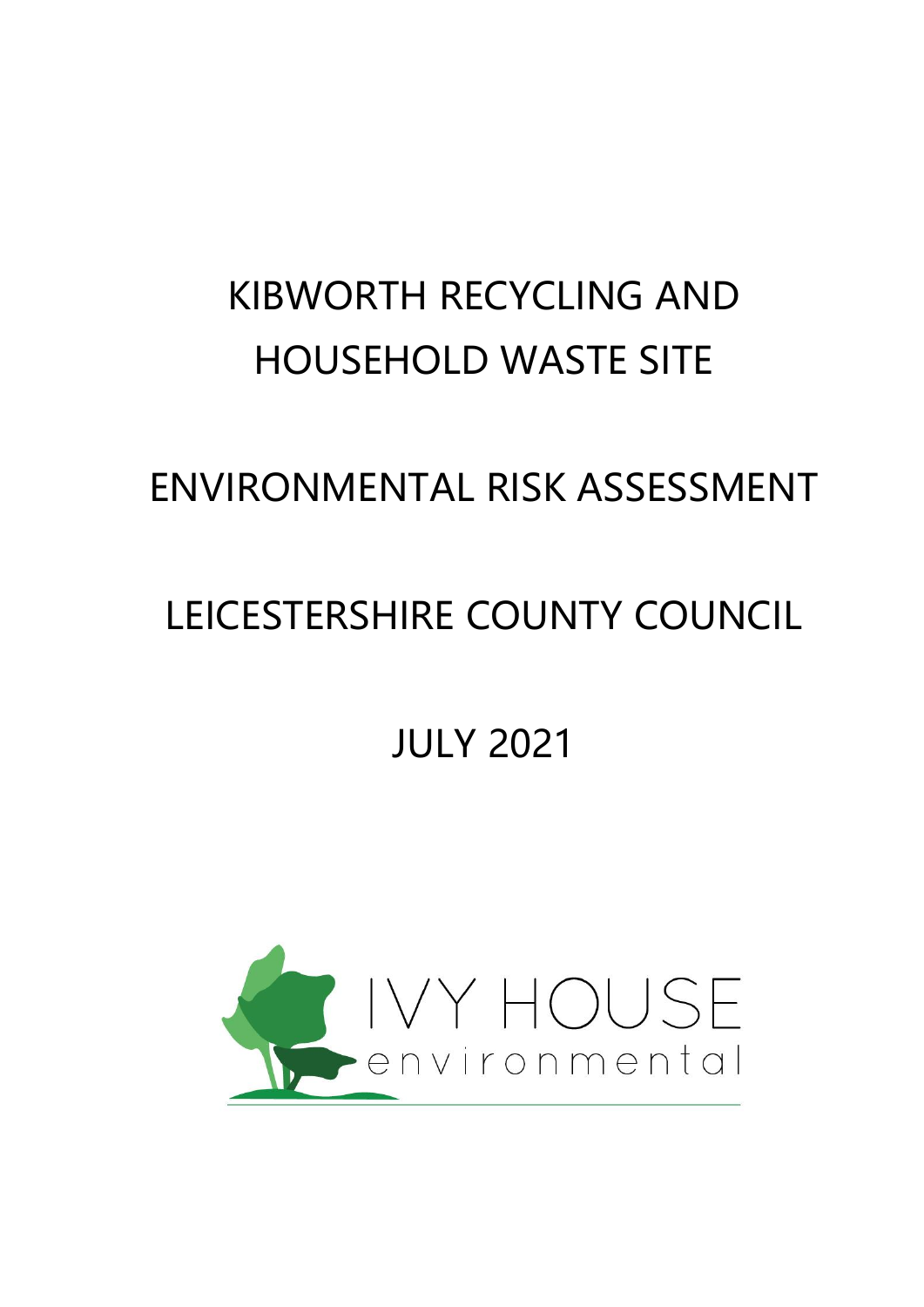| <b>SUMMARY TABLE</b>         |                                                                                       |  |  |
|------------------------------|---------------------------------------------------------------------------------------|--|--|
| SITE:                        | Kibworth Recycling and Household Waste Site - Environmental<br><b>Risk Assessment</b> |  |  |
| <b>SITE ADDRESS:</b>         | Harborough Road, Kibworth, Leicestershire, LE8 0EX                                    |  |  |
| <b>CLIENT:</b>               | Leicestershire County Council                                                         |  |  |
| DATE:                        | <b>July 2021</b>                                                                      |  |  |
| <b>REFERENCE</b>             | IV.342.19                                                                             |  |  |
| <b>DEVELOPMENT PROPOSAL:</b> | Operation of a Recycling and Household Waste Facility.                                |  |  |

| Written By: |                  | Justyna Krawczynska                     |
|-------------|------------------|-----------------------------------------|
|             |                  | <b>Waste and Permitting Consultant</b>  |
| Check By:   | McCoze.          | Amanda McCabe                           |
|             |                  | Technical Director - Waste              |
| Authorised: |                  | <b>Richard Sutton MRICS</b><br>Director |
|             |                  |                                         |
| Date:       | <b>July 2021</b> |                                         |
| Version:    | 3.0              |                                         |

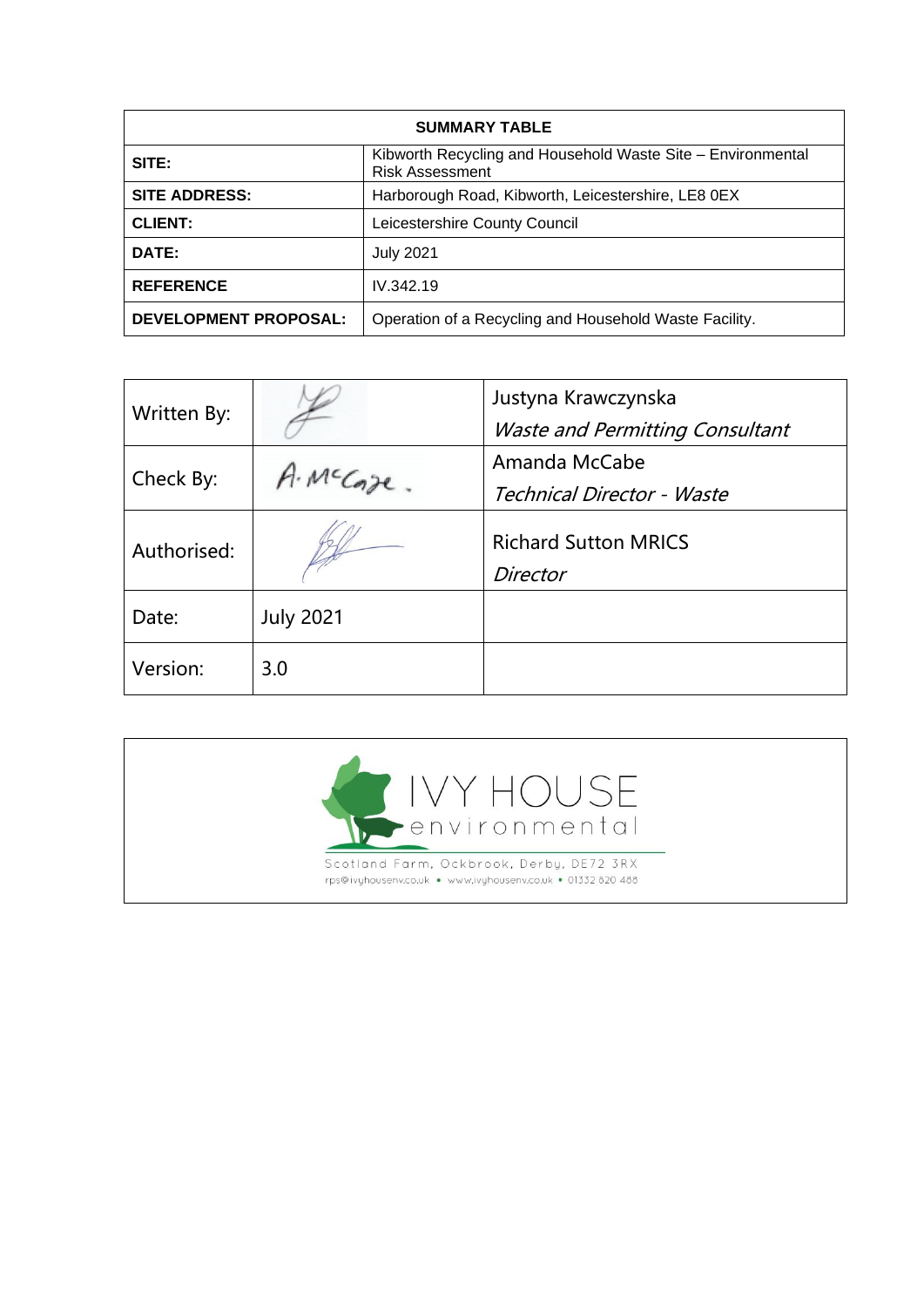### **CONTENTS**

| 1.0 |  |
|-----|--|
|     |  |

**APPENDICES**

Appendix A<br>Appendix B<br>Appendix C<br>Appendix C<br>Appendix C<br>Appendix C<br>Appendix C<br>Appendix C<br>Appendix C<br>Appendix C<br>Appendix C<br>Appendix C Appendix B Permit Boundary and Site Layout Appendix C Receptor Plan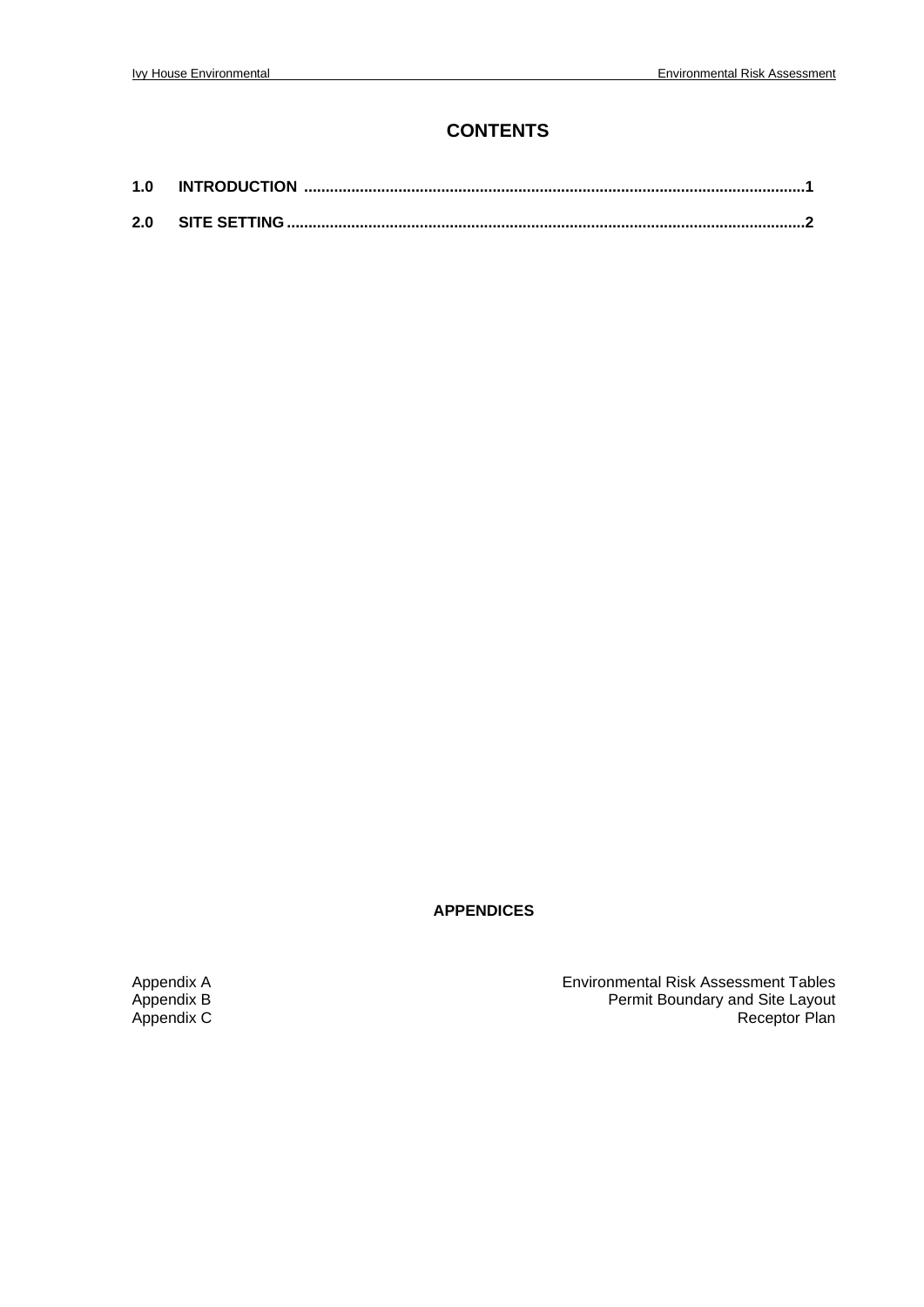#### **1.0 Introduction**

#### **1.1 Report Context**

This section of the Environmental Permit Application responds to Part C2 of the Environmental Permit application form, and specifically details the Environmental Risk Assessment (ERA) and associated mitigation management procedures for the activities undertaken on site.

This document has been prepared by Ivy House Environmental Limited (Ivy) on behalf of the Applicant, Leicestershire County Council (LCC) as part of the management for the proposed Kibworth Recycling and Household Waste Site at Harborough Road.

The Operator proposes to undertake the storage and transfer of various waste types as follows:

- Storage and Transfer of Green Waste;
- Storage and Transfer of Waste Electric and Electronic Equipment (WEEE);
- Storage and Transfer of Street Cleaning Residues;
- Storage and Transfer of Construction and Demolition Wastes;
- Storage and Transfer of Oils, Fats and Paints;
- Storage and Transfer of Acids and Solvents; and
- Storage and Transfer of 'other' Household Wastes.

The waste will be brought to the site via members of the public and via delivery vehicles. The waste materials will then be inspected and moved to the relevant storage areas.

It is proposed that there will be a total throughput of 75,000 tonnes per annum for the facility, with a daily waste acceptance limit of 400 tonnes which will be split between 350 tonnes of non-hazardous waste and 50 tonnes of hazardous waste.

Note that no more than 50 tonnes of hazardous wastes will be stored on the site at any one time. This document forms part of the site's Environmental Management System (EMS) and will be reviewed on an annual basis and in the event of any incidents.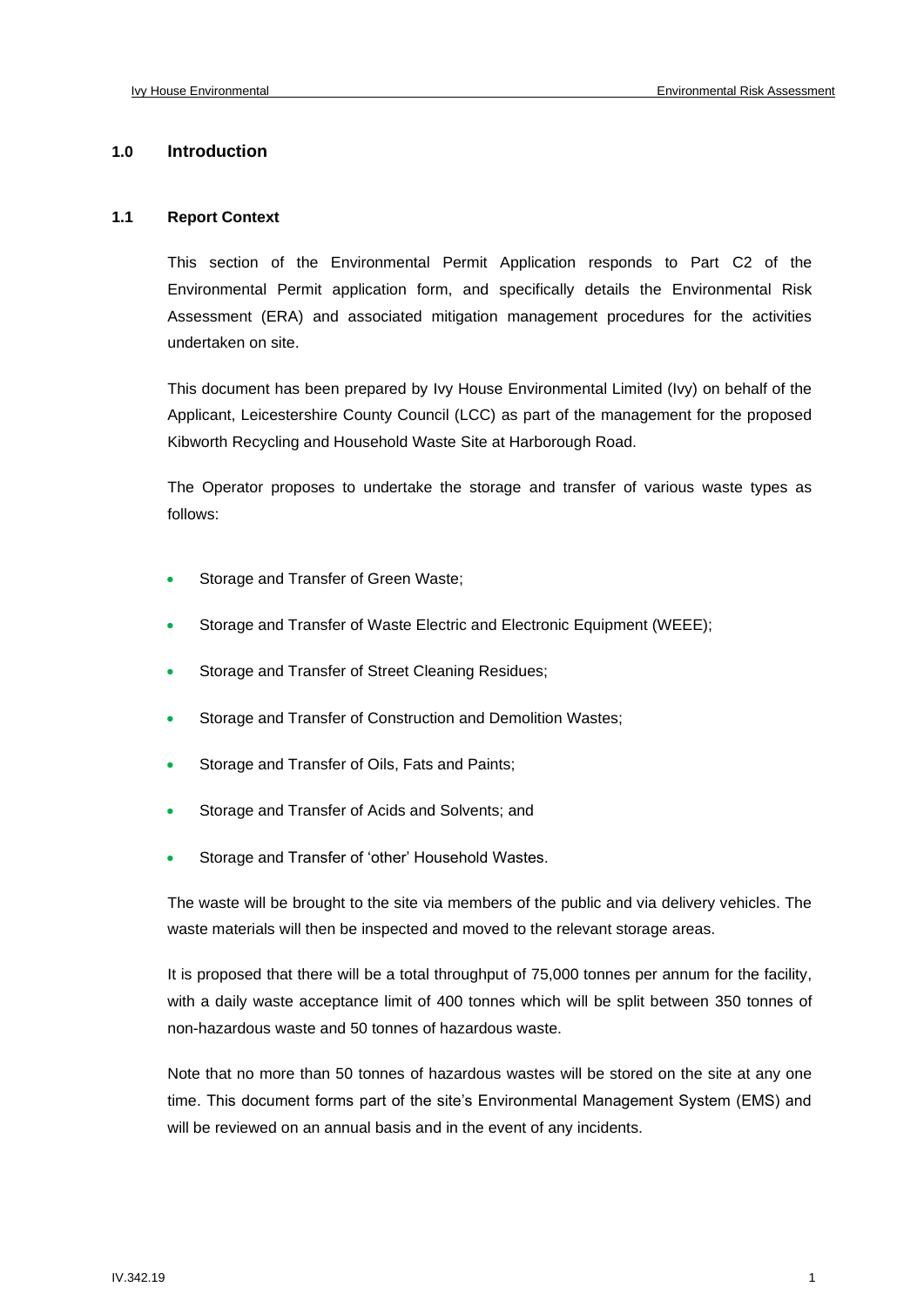#### **2.0 SITE SETTING**

#### **2.1 Methodology**

This report has been prepared in accordance with the Environment Agency's Risk Assessment guidance. It specifically relates to the potential risk associated with the following risk types:

- Odour;
- Noise and vibration;
- Fugitive Emissions; and
- Accidents and incidents.

This risk assessment addresses the above, and is based on the following methodology:

- Identification of potential sources of risk;
- Identification of all potential receptors to risk; and
- Risk assessment of each risk type.

The ERA is a tool used to identify the pollutant linkage i.e. source-pathway-receptor. For most risks, the atmosphere is the main pathway and will always exist. Therefore, the ERA deals primarily with the sources and receptors. The ERA (tables) provided in Appendix A is summarised below.

#### **2.2 Sources**

The potential sources of risks have been considered for each risk type, as shown in Appendix A (tables). The sources of risk for this application have been identified as:

#### *Noise*

- Plant and machinery;
- Vehicle movements to/from the site;
- Vehicle movements within the site; and
- Engineering works.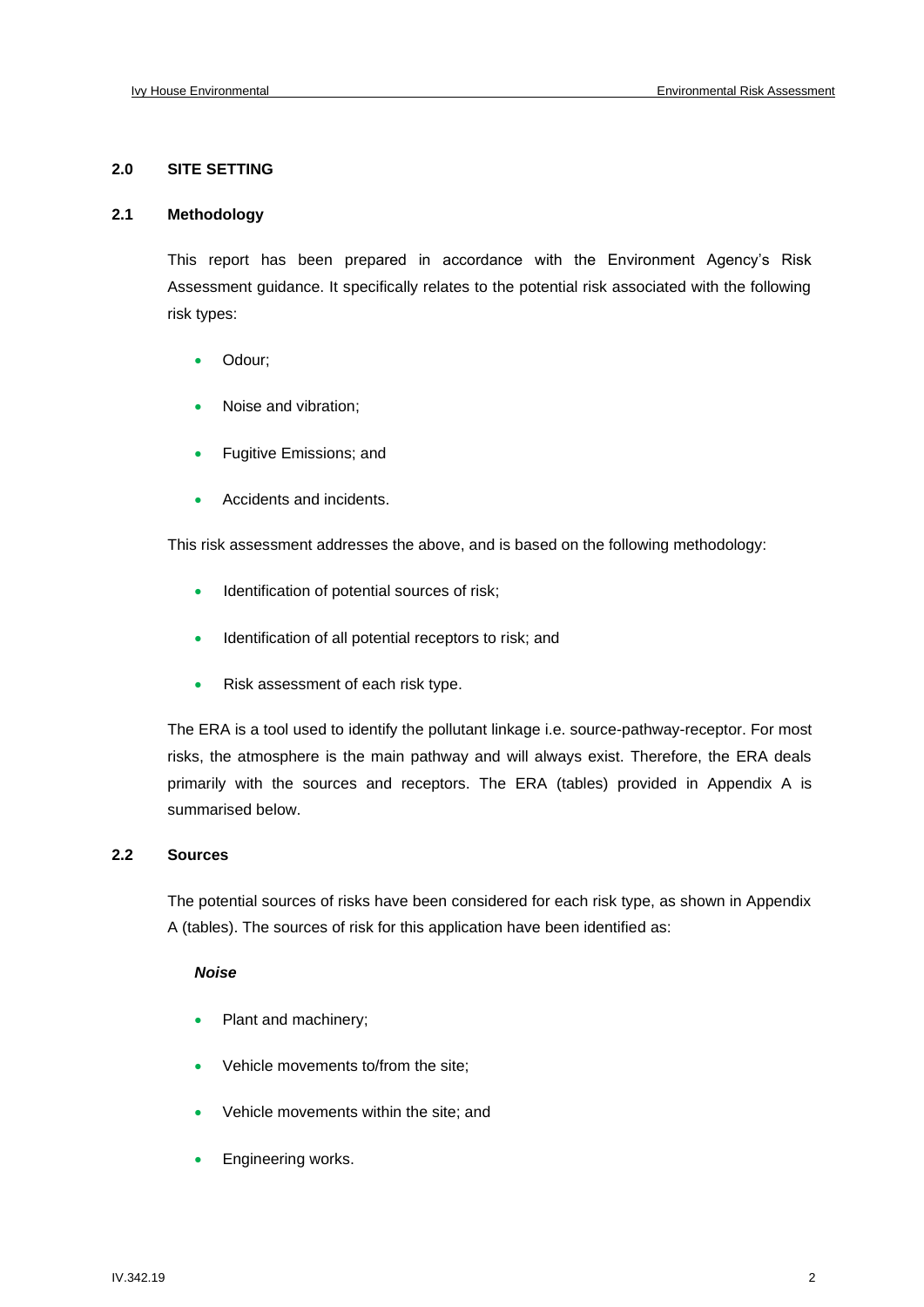#### *Fugitive emissions*

- Odour;
- Particulate matter; (dust)
- Mud and litter; and
- Scavenging birds, pests and vermin.

#### *Accidents*

- Leaks/spillages;
- Fire or failure to contain firewater;
- Flooding; and
- Vandalism.

#### **2.3 Pathways**

The pathways have been identified for each risk type as shown below in Table 1:

#### **Table 1: Potential Pathways**

| <b>Risk Type</b>          | <b>Pathway</b>        |
|---------------------------|-----------------------|
| Odour                     | Atmosphere            |
| <b>Noise</b>              | Atmosphere            |
| <b>Fugitive Emissions</b> | Atmosphere            |
| Accidents                 | Atmosphere            |
|                           | Surface water run-off |
|                           | Infiltration          |
|                           | Percolation           |

#### **2.4 Receptors**

Receptors within 1km of the proposed application boundary have been considered in the preparation of the Sensitive Receptors List as outlined within Table 2 below.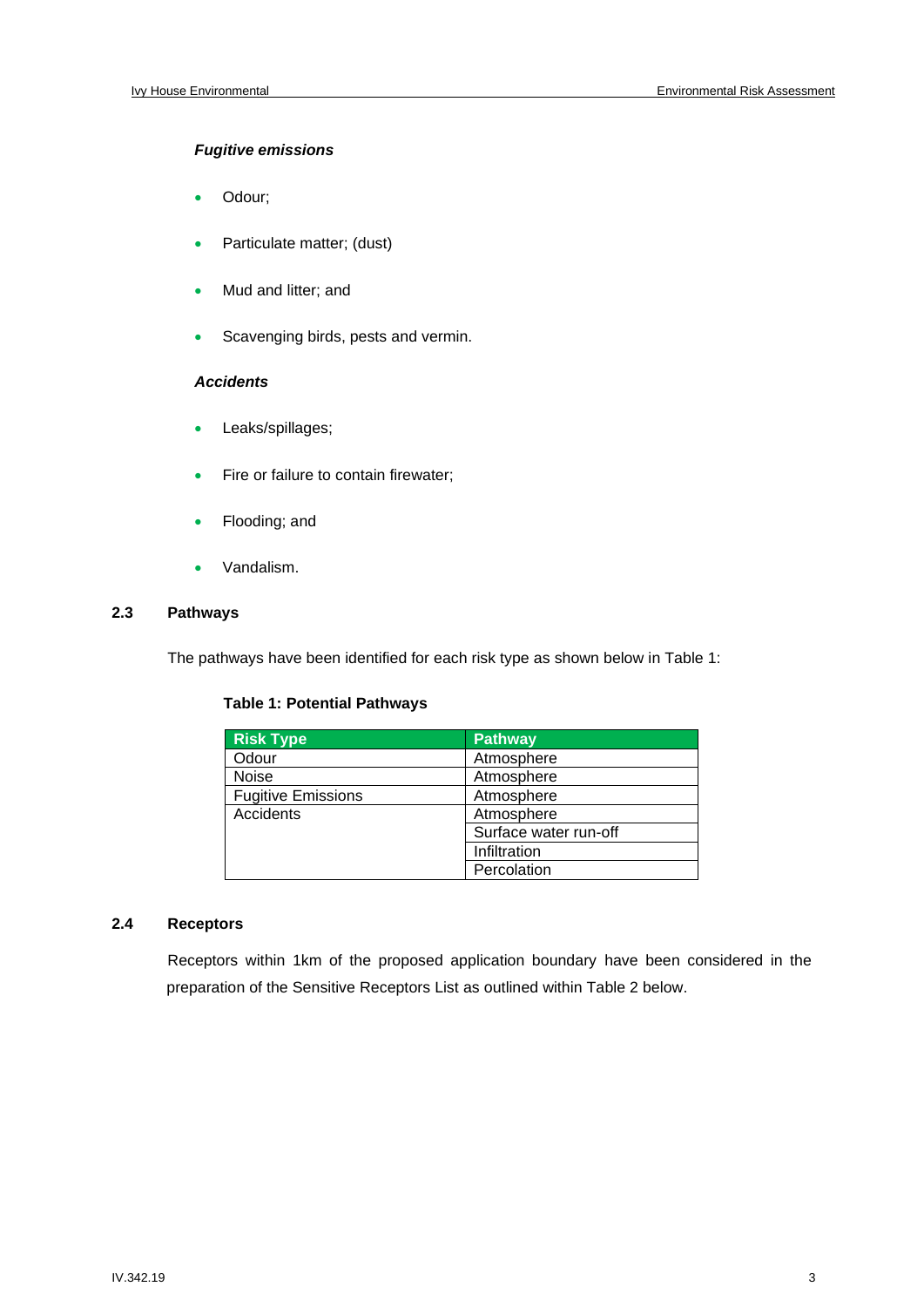| ID on the<br><b>Receptor</b><br>Plan | <b>Receptor</b>                                                    | <b>Direction from</b><br><b>Operational Area</b> | <b>Minimum Distance</b><br>from proposed<br>permit boundary<br>(m) |  |  |  |  |
|--------------------------------------|--------------------------------------------------------------------|--------------------------------------------------|--------------------------------------------------------------------|--|--|--|--|
|                                      | Designated ecological habitats e.g. Ramsars, SAC, SPA, SSSI        |                                                  |                                                                    |  |  |  |  |
|                                      |                                                                    |                                                  |                                                                    |  |  |  |  |
|                                      | Other Designations e.g. National Parks, ANOB, World Heritage Sites |                                                  |                                                                    |  |  |  |  |
|                                      |                                                                    |                                                  |                                                                    |  |  |  |  |
|                                      | Historic buildings / listed buildings / archaeological sites       |                                                  |                                                                    |  |  |  |  |
|                                      |                                                                    |                                                  |                                                                    |  |  |  |  |
|                                      | <b>Domestic Dwellings</b>                                          |                                                  |                                                                    |  |  |  |  |
| 1                                    | <b>Marriot Drive</b>                                               | <b>NW</b>                                        | 722m                                                               |  |  |  |  |
| $\overline{2}$                       | Milestone Close                                                    | <b>NW</b>                                        | 827m                                                               |  |  |  |  |
| 3                                    | <b>Braymish Close</b>                                              | <b>NW</b>                                        | 815m                                                               |  |  |  |  |
| $\overline{\mathbf{4}}$              | Harborough Road                                                    | <b>NW</b>                                        | 750m                                                               |  |  |  |  |
| 5                                    | New Road                                                           | <b>NW</b>                                        | 911m                                                               |  |  |  |  |
| 6                                    | Fairway                                                            | <b>NW</b>                                        | 960m                                                               |  |  |  |  |
| $\overline{7}$                       | <b>Birdie Close</b>                                                | <b>NW</b>                                        | 915m                                                               |  |  |  |  |
| 8                                    | <b>Wentworth Close</b>                                             | W                                                | 950m                                                               |  |  |  |  |
|                                      | <b>Schools, Shops, Commercial and Industrial</b>                   |                                                  |                                                                    |  |  |  |  |
| 9                                    | Kibworth Golf Club                                                 | SW                                               | 443m                                                               |  |  |  |  |
| 10                                   | <b>Beech Tree Bunnies</b>                                          | <b>SSE</b>                                       | 768m                                                               |  |  |  |  |
| 11                                   | <b>Unnamed Farm</b>                                                | SW                                               | 300m                                                               |  |  |  |  |
| 12                                   | Kibworth Gun Club                                                  | <b>SE</b>                                        | 500m                                                               |  |  |  |  |
| 13                                   | <b>Premier Music International</b>                                 | <b>NW</b>                                        | 500m                                                               |  |  |  |  |
| 14                                   | <b>ACI Financial</b>                                               | <b>NW</b>                                        | 487m                                                               |  |  |  |  |
| 15                                   | <b>Readicut Crafts</b>                                             | <b>NW</b>                                        | 470m                                                               |  |  |  |  |
| 17                                   | <b>Total Community Care</b>                                        | <b>NW</b>                                        | 487m                                                               |  |  |  |  |
| 18                                   | <b>UK Property Finance</b>                                         | <b>NW</b>                                        | 493m                                                               |  |  |  |  |
| 19                                   | <b>Cornerstone Tax Advisors</b>                                    | <b>NW</b>                                        | 501m                                                               |  |  |  |  |
| 20                                   | Jefferson Payroll Bureau                                           | <b>NW</b>                                        | 510m                                                               |  |  |  |  |
| 21                                   | Secured-Ioans.co.uk                                                | <b>NW</b>                                        | 496m                                                               |  |  |  |  |
| $\overline{22}$                      | <b>Creative World of Crafts</b>                                    | <b>NW</b>                                        | 508m                                                               |  |  |  |  |
| 16                                   | <b>CLA UK</b>                                                      | <b>NW</b>                                        | 519m                                                               |  |  |  |  |
| 24                                   | Crouch Recovery                                                    | <b>NW</b>                                        | 531m                                                               |  |  |  |  |
| $\overline{25}$                      | Dynamic Wealth                                                     | <b>NW</b>                                        | 561m                                                               |  |  |  |  |
| $\overline{26}$                      | Farleys                                                            | <b>NW</b>                                        | 625m                                                               |  |  |  |  |
| $\overline{27}$                      | <b>Spenders Motorcycles</b>                                        | <b>NW</b>                                        | 653m                                                               |  |  |  |  |
| 30                                   | Allotments                                                         | N                                                | 50 <sub>m</sub>                                                    |  |  |  |  |
| 29                                   | Kemps Clothing                                                     | $\overline{\text{NW}}$                           | 850m                                                               |  |  |  |  |
| 23                                   | <b>DD</b> Automotive                                               | <b>NW</b>                                        | 646m                                                               |  |  |  |  |
|                                      | <b>Highway, Minor Road and Railway</b>                             |                                                  |                                                                    |  |  |  |  |
| 32                                   | Harborough Road (A6)                                               | $\overline{s}$                                   | 10 <sub>m</sub>                                                    |  |  |  |  |
| $\overline{33}$                      | W Langton Road                                                     | N                                                | 125m                                                               |  |  |  |  |
| 34                                   | Railway                                                            | N                                                | 18m                                                                |  |  |  |  |
|                                      | <b>Farmland</b>                                                    |                                                  |                                                                    |  |  |  |  |
| 31                                   | Farmland                                                           | W                                                | 14m                                                                |  |  |  |  |
| 31                                   | Farmland                                                           | N                                                | 36m                                                                |  |  |  |  |
| 31                                   | Farmland                                                           | E                                                | 30m                                                                |  |  |  |  |
| 31                                   | Farmland                                                           | $\overline{s}$                                   | 20 <sub>m</sub>                                                    |  |  |  |  |
| 31                                   | Farmland                                                           | $\overline{\text{SE}}$                           | 65m                                                                |  |  |  |  |
|                                      | <b>Local Wildlife Sites</b>                                        |                                                  |                                                                    |  |  |  |  |
| $\blacksquare$                       |                                                                    |                                                  |                                                                    |  |  |  |  |
|                                      | <b>Protected Species</b>                                           |                                                  |                                                                    |  |  |  |  |

### **Table 2: Sensitive Receptors Located within close proximity of the Proposed Facility**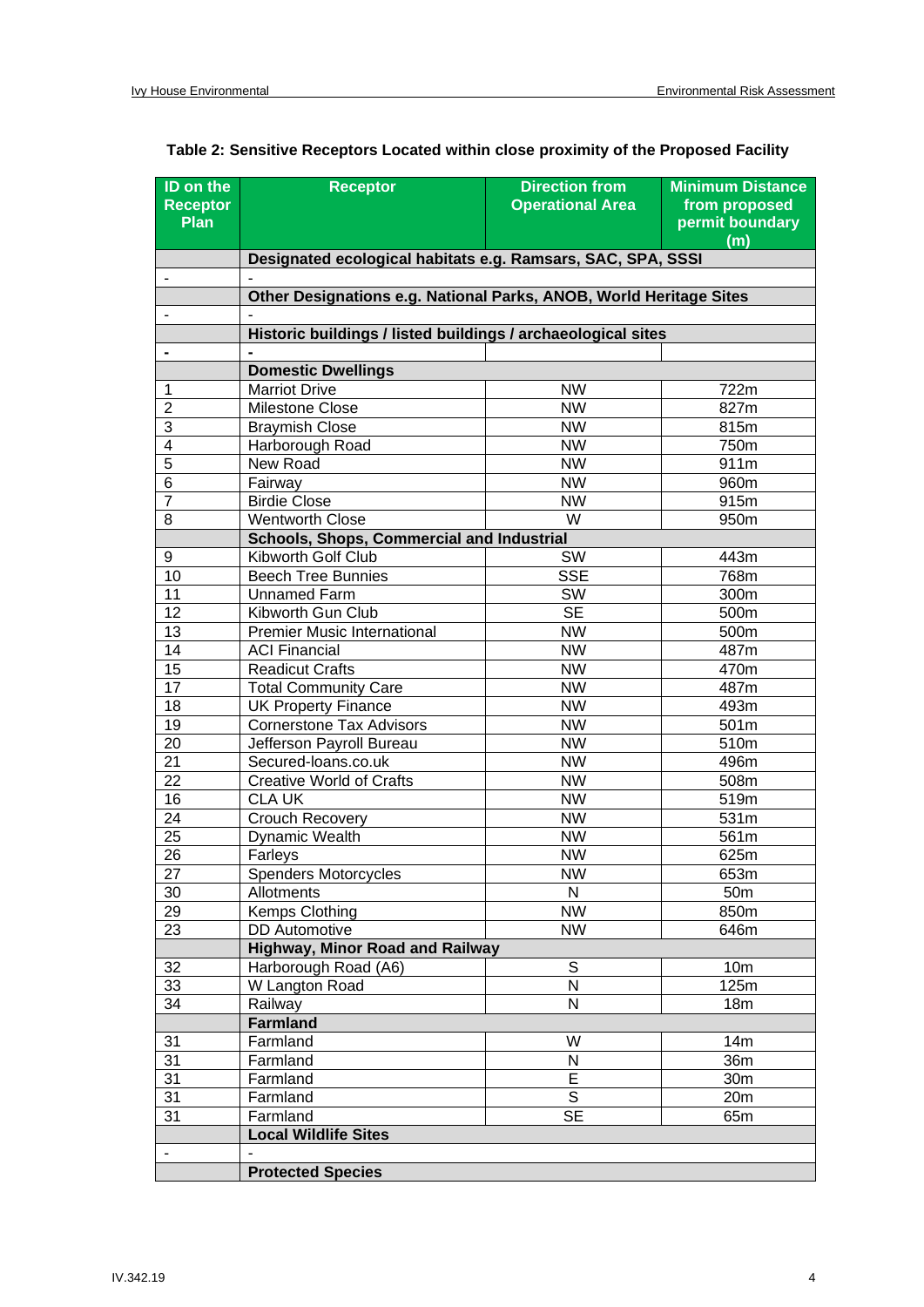|    | <b>Protected Habitats</b>                                                  |    |                  |
|----|----------------------------------------------------------------------------|----|------------------|
|    |                                                                            |    |                  |
|    | <b>Surface Water</b>                                                       |    |                  |
| 35 | Langton Brook                                                              | S  | 950 <sub>m</sub> |
| 36 | Drainage Channel flowing into                                              | NE | 10 <sub>m</sub>  |
|    | the Langton Brook                                                          |    |                  |
|    |                                                                            |    |                  |
|    | <b>Groundwater (sensitivity)</b>                                           |    |                  |
|    | In accordance with the MAGIC website, the site is not within a Groundwater |    |                  |
|    | Protection Zone.                                                           |    |                  |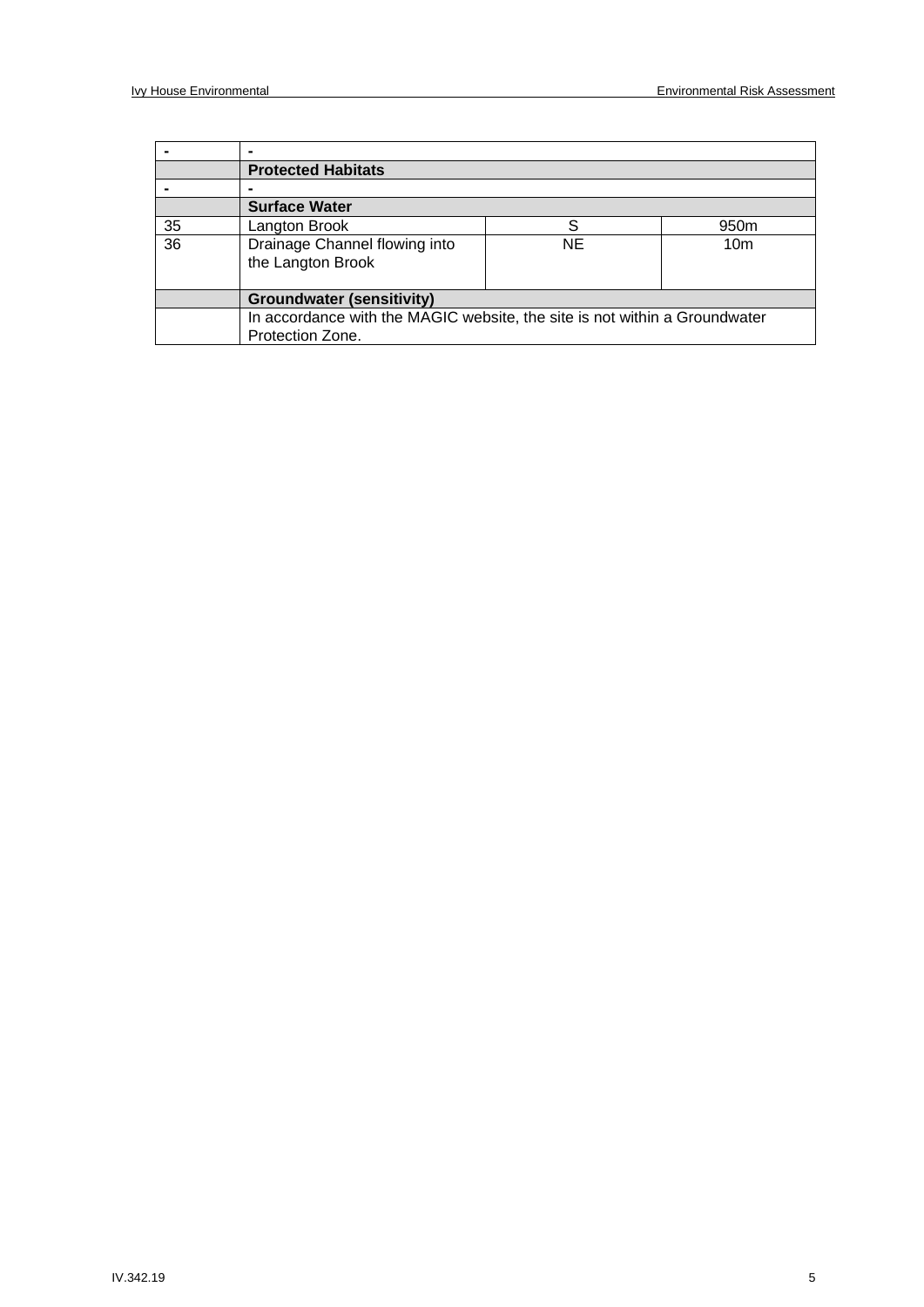#### **2.5 Risk Assessment**

The ERA (Appendix A) looks at each specific hazard identified and assesses the likelihood of those hazards impacting on receptors. This is achieved by fulfilling the following objectives:

- Identify the location and nature of each hazard;
- Identify the specific receptors potentially at risk and assess the sensitivity of each receptor;
- Provide a qualitative assessment of the risk posed to each sensitive receptor;
- Identify management and monitoring techniques; and
- Provide recommendations for more detailed assessments where necessary.

#### **2.6 Summary of ERA**

The ERA (Appendix A) indicates that the proposed extension will have no significant impacts in terms of odour, noise and vibration, and fugitive emissions, and the likelihood of accidents is minimal.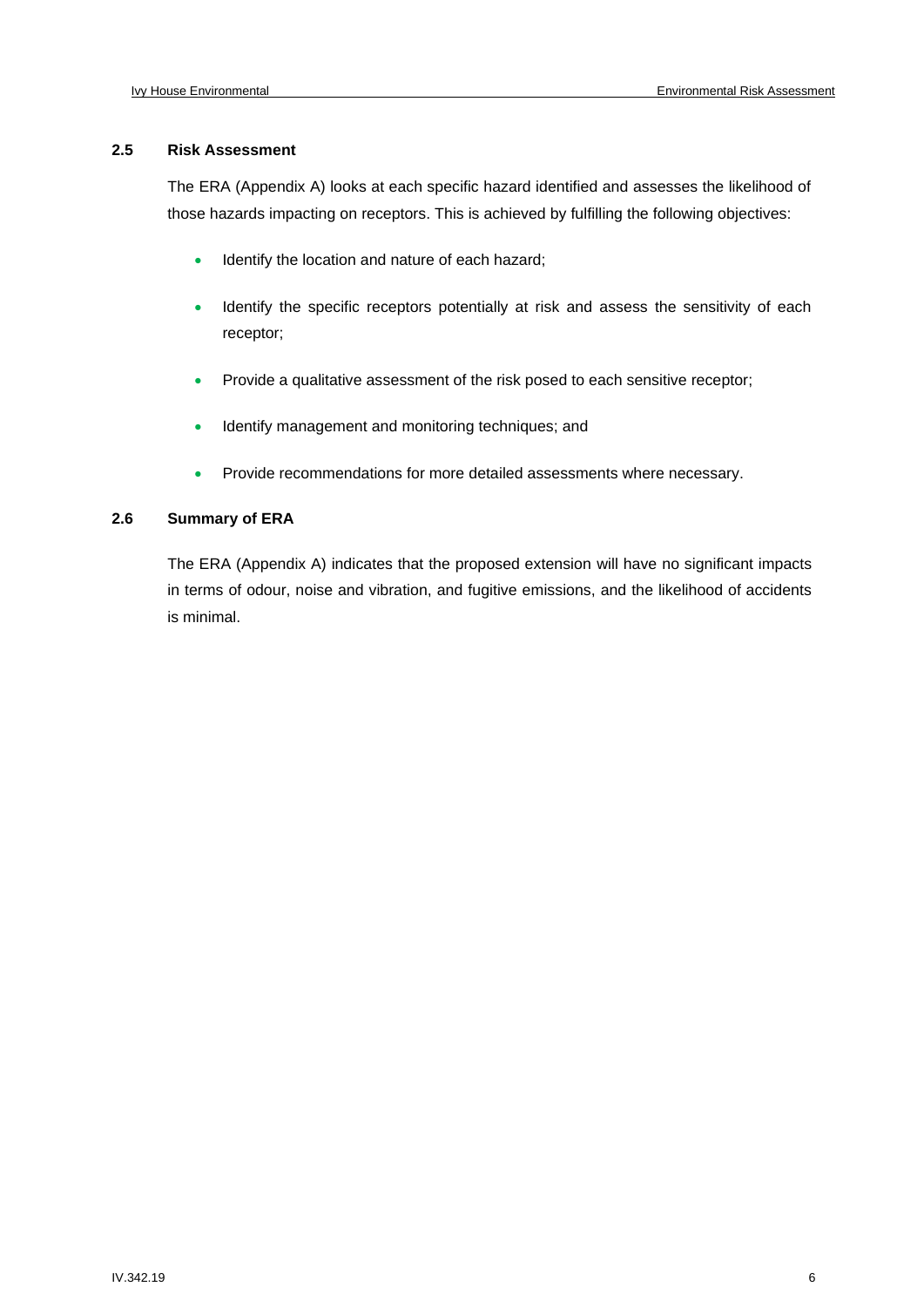### **Appendix A – Environmental Risk Assessment Tables**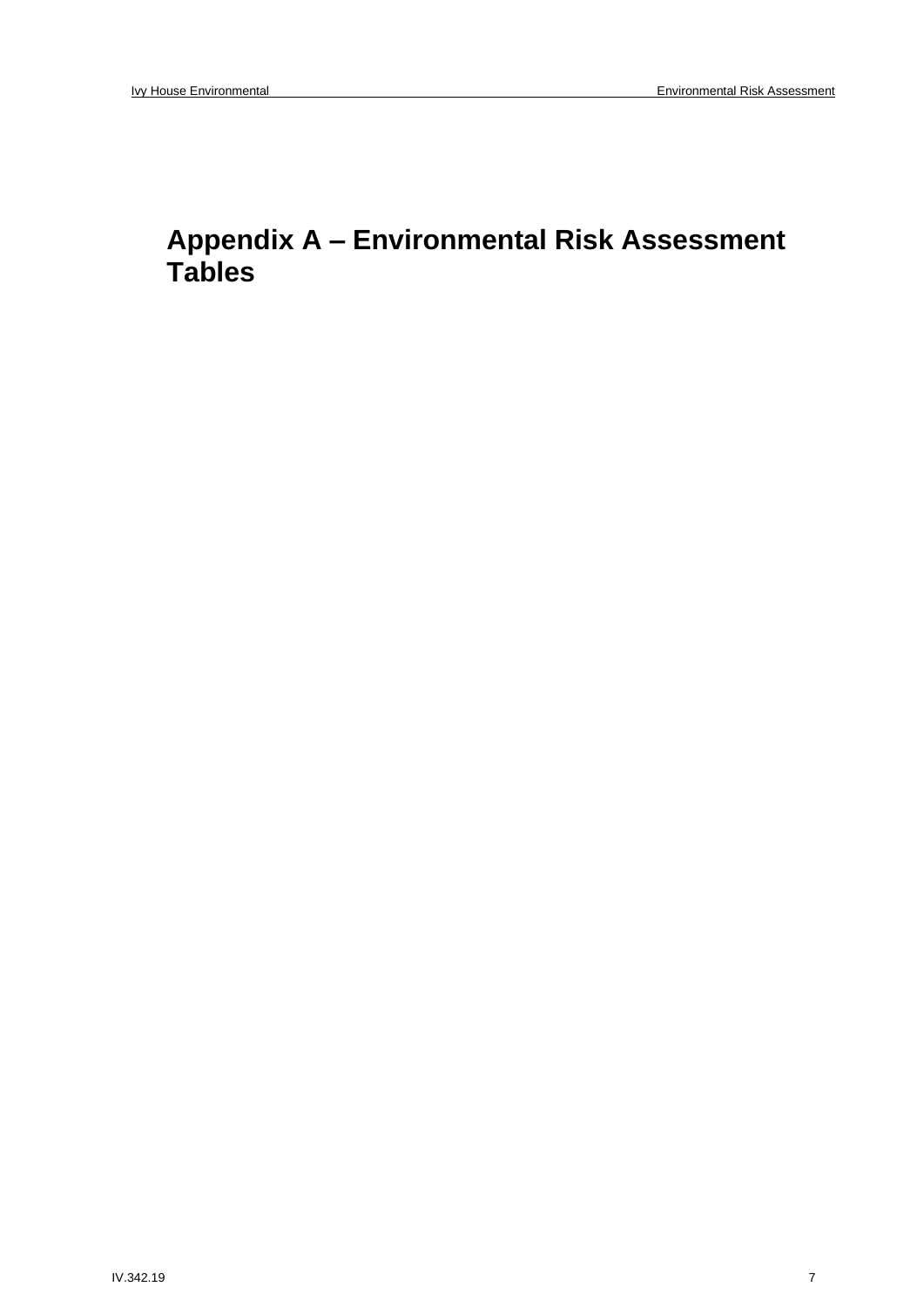| be harmed                                                                                                                                       | What do you do that can harm and what could                                                                                            |                                                | <b>Managing the Risk</b>                                                                                                                                                                                                                                                                                                                                                                                                                                                                                                                                                                                                                                                                                                                                                                                                    | <b>Assessing the Risk</b>                                            |                                            |                                                                                                                   |
|-------------------------------------------------------------------------------------------------------------------------------------------------|----------------------------------------------------------------------------------------------------------------------------------------|------------------------------------------------|-----------------------------------------------------------------------------------------------------------------------------------------------------------------------------------------------------------------------------------------------------------------------------------------------------------------------------------------------------------------------------------------------------------------------------------------------------------------------------------------------------------------------------------------------------------------------------------------------------------------------------------------------------------------------------------------------------------------------------------------------------------------------------------------------------------------------------|----------------------------------------------------------------------|--------------------------------------------|-------------------------------------------------------------------------------------------------------------------|
| <b>Hazard</b>                                                                                                                                   | <b>Receptor</b>                                                                                                                        | <b>Pathway</b>                                 | <b>Risk Assessment</b>                                                                                                                                                                                                                                                                                                                                                                                                                                                                                                                                                                                                                                                                                                                                                                                                      | <b>Probability of</b><br><b>Exposure</b>                             | <b>Consequence</b>                         | What is the<br>overall risk?                                                                                      |
| What has the<br>potential to<br>cause harm?                                                                                                     | What is at<br>risk? What do<br>I wish to<br>protect                                                                                    | <b>How could it</b><br>get to the<br>receptor? | What measures will you take to reduce the<br>risk? If it occurs - who is responsible for<br>what?                                                                                                                                                                                                                                                                                                                                                                                                                                                                                                                                                                                                                                                                                                                           | How likely is this<br>contact?                                       | What is the<br>harm that can<br>be caused? | What is the<br>risk that still<br>remains? The<br>balance of<br>probability<br>and<br>consequence.                |
| <b>Transfer and</b><br>Storage of<br>Non-<br>Hazardous<br>Waste.<br><b>General Site</b><br>Operations.<br>Failure of<br>plant and<br>equipment. | Occupiers of<br>domestic<br>dwellings in<br>Table 2.<br>Commercial<br>and Industrial<br>premises in<br>Table 2.<br>Users of the<br>A6. | Atmosphere.                                    | Please see the sites dedicated<br>odour<br>management plan which has been submitted<br>with this application (Appendix E).<br>In summary the site will utilise the following<br>measures to protect receptors against odours<br>from site operations:<br>Strict waste acceptance procedures;<br>Fast turnaround times<br>for<br>odour<br>producing materials;<br>Use of first in, first out principles;<br>Use of storage containers/tanks for odour<br>producing materials;<br>Use of covers over bays for odour<br>producing materials;<br>Incidental food waste wastes will be<br>$\bullet$<br>stored in enclosed compactor containers;<br>Bulky household waste will be stored in<br>open top containers under the canopy<br>Routine cleaning of bays, skips, tanks<br>and equipment; and<br>Regular plant maintenance. | Unlikely due to<br>control measures<br>that will be put in<br>place. | Odour<br>annoyance                         | Not significant<br>due to the<br>nature of the<br>waste types<br>and the<br>management<br>techniques<br>employed. |

#### **Appendix A - Table A: Odour Risk Assessment and Management Plan**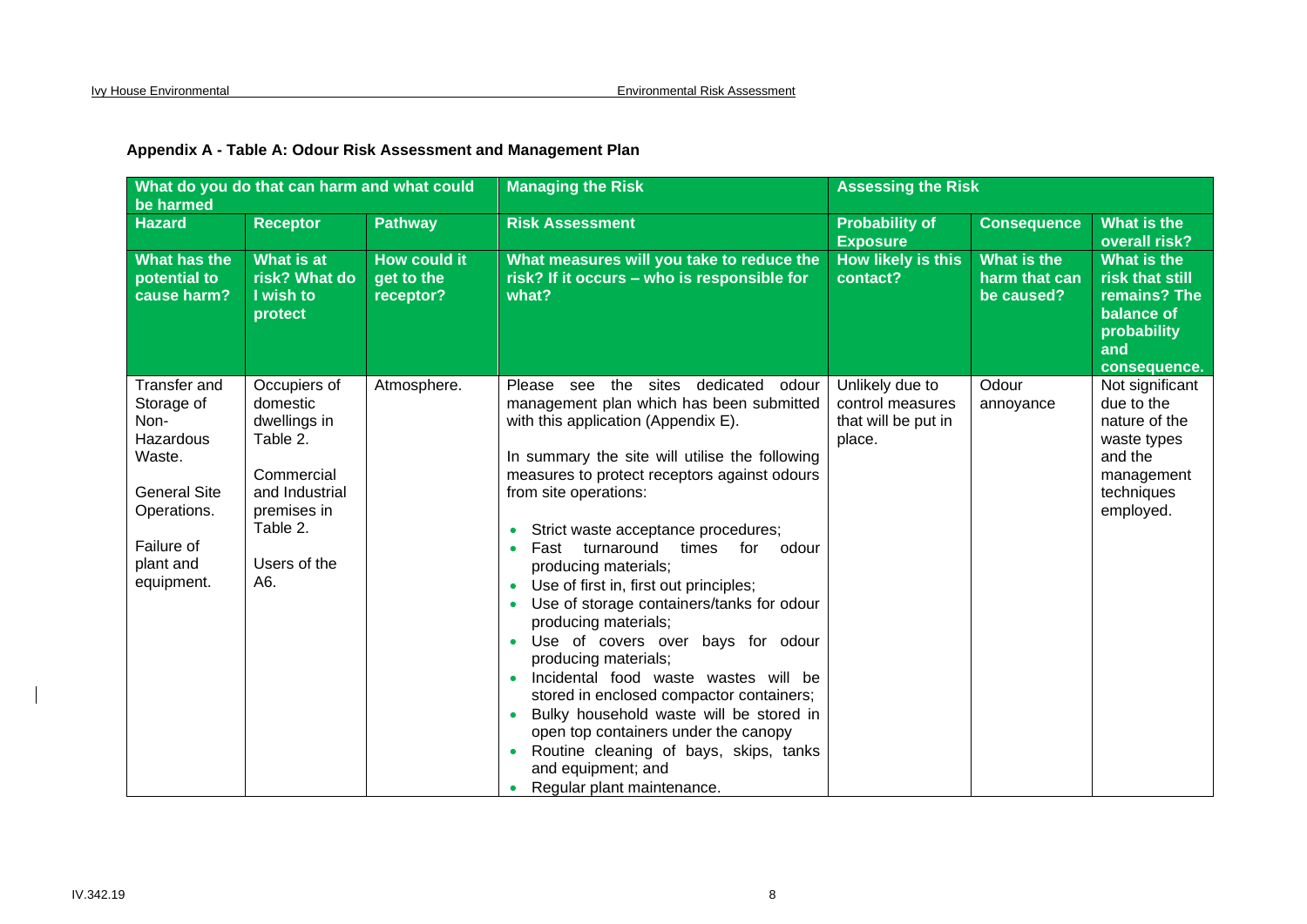| Transfer and        | Occupiers of   |             | the<br>sites<br>odour                          |                     | Odour      | Not significant |
|---------------------|----------------|-------------|------------------------------------------------|---------------------|------------|-----------------|
|                     |                | Atmosphere. | dedicated<br>Please<br>see                     | Unlikely due to     |            |                 |
| Storage of          | domestic       |             | management plan which has been submitted       | control measures    | annoyance. | due to the      |
| Hazardous           | dwellings in   |             | with this application (Appendix E).            | that will be put in |            | nature of the   |
| Waste.              | Table 2.       |             |                                                | place.              |            | waste types     |
|                     |                |             | In summary the site will utilise the following |                     |            | and the         |
| <b>General Site</b> | Commercial     |             | measures to protect receptors against odours   |                     |            | management      |
| Operations.         | and Industrial |             | from site operations:                          |                     |            | techniques      |
|                     | premises in    |             |                                                |                     |            | employed.       |
| Failure of          | Table 2.       |             | Hazardous<br>waste<br>will<br>be<br>stored     |                     |            |                 |
| plant and           |                |             | separately from non-hazardous wastes           |                     |            |                 |
|                     | Users of the   |             |                                                |                     |            |                 |
| equipment.          |                |             | with a separate sealed drainage system,        |                     |            |                 |
|                     | A6.            |             | i.e. engine/cooking oil will be stored in      |                     |            |                 |
|                     |                |             | double skinned tanks, asbestos will be         |                     |            |                 |
|                     |                |             | stored in an enclosed container and other      |                     |            |                 |
|                     |                |             | hazardous waste e.g. certain WEEE is           |                     |            |                 |
|                     |                |             | stored under canopy;                           |                     |            |                 |
|                     |                |             | Strict waste acceptance procedures;            |                     |            |                 |
|                     |                |             | Fast turnaround<br>times<br>for<br>odour       |                     |            |                 |
|                     |                |             | producing materials (maximum 5 days);          |                     |            |                 |
|                     |                |             | Use of storage containers/tanks for odour      |                     |            |                 |
|                     |                |             | producing materials;                           |                     |            |                 |
|                     |                |             | Use of first in, first out principles;         |                     |            |                 |
|                     |                |             | Use of covers over bays/skips for odour        |                     |            |                 |
|                     |                |             | producing materials;                           |                     |            |                 |
|                     |                |             |                                                |                     |            |                 |
|                     |                |             | Routine cleaning of bays, skips, tanks         |                     |            |                 |
|                     |                |             | and equipment; and                             |                     |            |                 |
|                     |                |             | Regular plant maintenance.                     |                     |            |                 |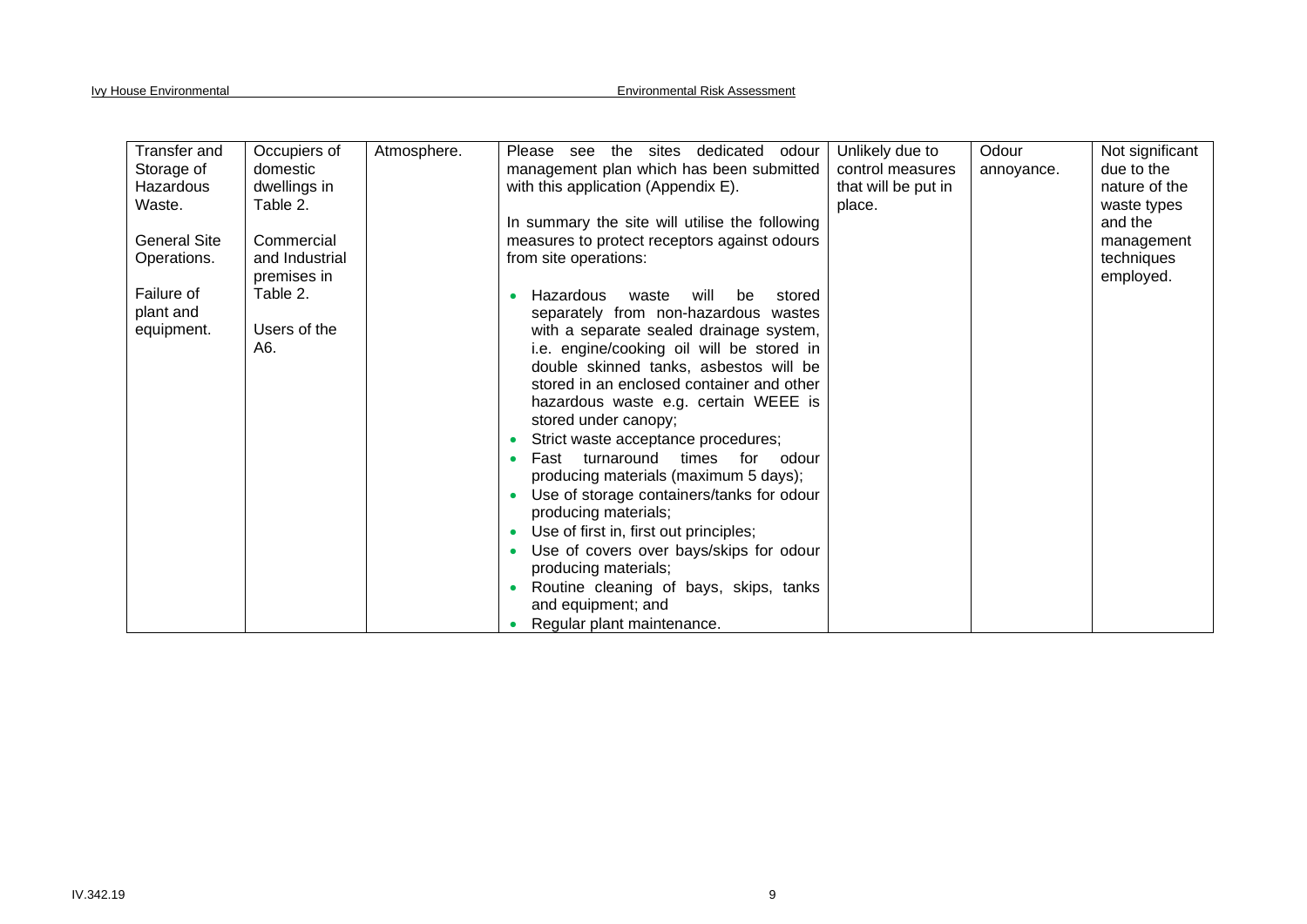#### **Table B: Noise Risk Assessment and Management Plan**

| What do you do that can harm and what could<br>be harmed                                                                                       |                                                                                                                                        |                                                | <b>Managing the Risk</b>                                                                                                                                                                                                                                                                                                                                                                                                                                                                                                                                                                                                                                                                                                               | <b>Assessing the Risk</b>                                            |                                            |                                                                                                                   |
|------------------------------------------------------------------------------------------------------------------------------------------------|----------------------------------------------------------------------------------------------------------------------------------------|------------------------------------------------|----------------------------------------------------------------------------------------------------------------------------------------------------------------------------------------------------------------------------------------------------------------------------------------------------------------------------------------------------------------------------------------------------------------------------------------------------------------------------------------------------------------------------------------------------------------------------------------------------------------------------------------------------------------------------------------------------------------------------------------|----------------------------------------------------------------------|--------------------------------------------|-------------------------------------------------------------------------------------------------------------------|
| <b>Hazard</b>                                                                                                                                  | <b>Receptor</b>                                                                                                                        | <b>Pathway</b>                                 | <b>Risk Assessment</b>                                                                                                                                                                                                                                                                                                                                                                                                                                                                                                                                                                                                                                                                                                                 | <b>Probability of</b><br><b>Exposure</b>                             | <b>Consequence</b>                         | What is the<br>overall risk?                                                                                      |
| What has the<br>potential to<br>cause harm?                                                                                                    | What is at<br>risk? What do<br>I wish to<br>protect                                                                                    | <b>How could it</b><br>get to the<br>receptor? | What measures will you take to reduce the<br>risk? If it occurs - who is responsible for<br>what?                                                                                                                                                                                                                                                                                                                                                                                                                                                                                                                                                                                                                                      | <b>How likely is this</b><br>contact?                                | What is the<br>harm that can<br>be caused? | What is the<br>risk that still<br>remains? The<br>balance of<br>probability<br>and<br>consequence.                |
| <b>Transfer and</b><br>Storage of<br>Non-<br>Hazardous<br>Waste<br><b>General Site</b><br>Operations.<br>Failure of<br>plant and<br>equipment. | Occupiers of<br>domestic<br>dwellings in<br>Table 2.<br>Commercial<br>and Industrial<br>premises in<br>Table 2.<br>Users of the<br>A6. | Atmosphere.                                    | Please see the sites dedicated<br>noise<br>management plan which has been submitted<br>with this application (Appendix F).<br>In summary the site will utilise the following<br>measures to protect receptors against noise<br>from site operations:<br>Strict adherence to the sites operating<br>hours of 06:00 - 20:00;<br>Minimisation of drop<br>heights<br>when<br>loading and unloading wastes;<br>Encasement of pumps and other noise<br>producing machinery;<br>Use of mufflers where appropriate;<br>$\bullet$<br>Low level reversing alarms;<br>$\bullet$<br>Good housekeeping measures;<br>$\bullet$<br>Routine inspection and maintenance of<br>equipment, and;<br>Routine inspection and maintenance of<br>site roading. | Unlikely due to<br>control measures<br>that will be put in<br>place. | Noise<br>annoyance.                        | Not significant<br>due to the<br>nature of the<br>waste types<br>and the<br>management<br>techniques<br>employed. |
| <b>Transfer and</b><br>Storage of                                                                                                              | Occupiers of<br>domestic                                                                                                               | Atmosphere                                     | sites<br>dedicated<br>Please<br>see<br>the<br>noise<br>management plan which has been submitted                                                                                                                                                                                                                                                                                                                                                                                                                                                                                                                                                                                                                                        | Unlikely due to<br>control measures                                  | Noise                                      | Not significant<br>due to the                                                                                     |
|                                                                                                                                                |                                                                                                                                        |                                                |                                                                                                                                                                                                                                                                                                                                                                                                                                                                                                                                                                                                                                                                                                                                        |                                                                      | annoyance.                                 |                                                                                                                   |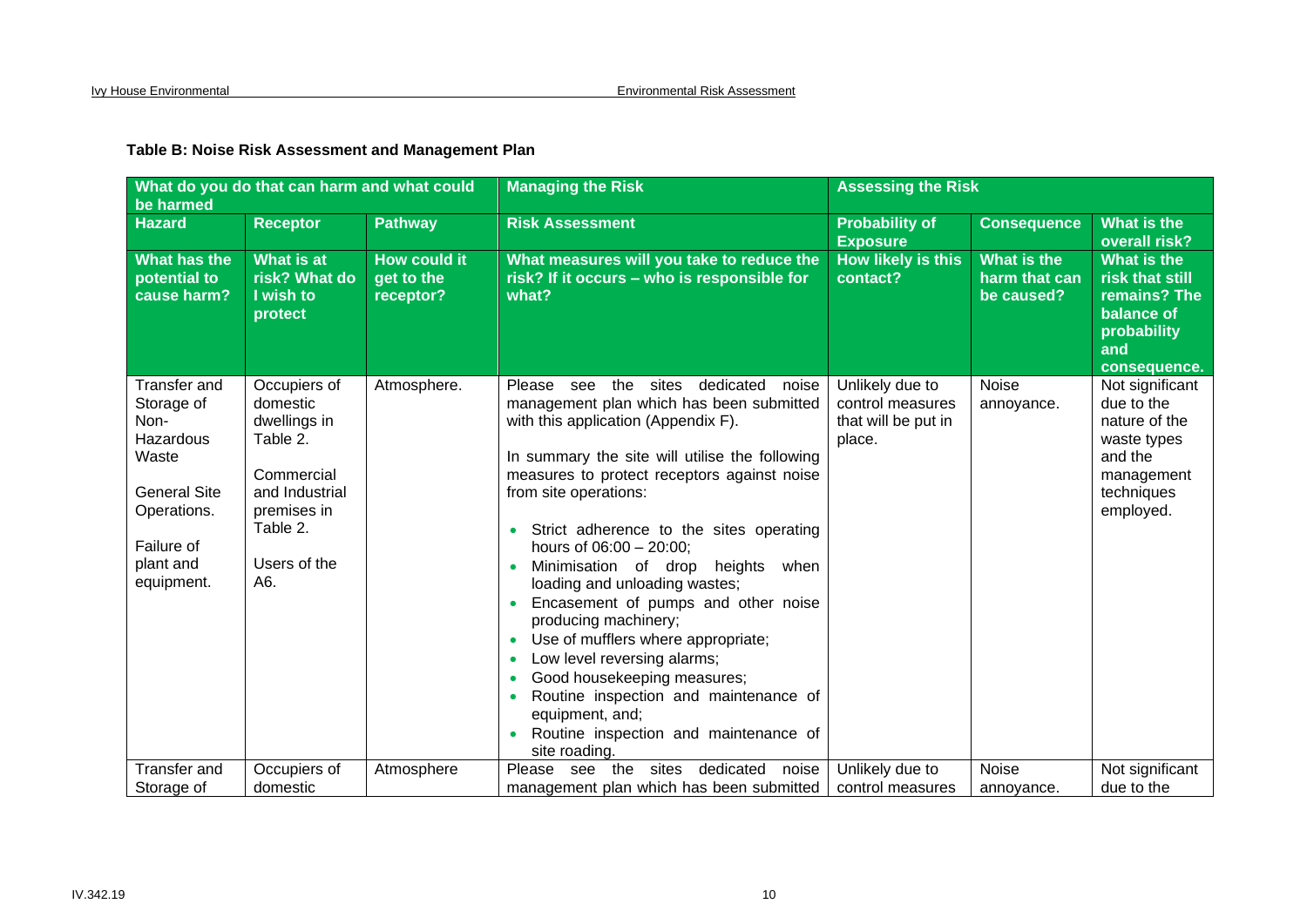| Hazardous    | dwellings in   |               | with this application (Appendix F).            | that will be put in | nature of the |
|--------------|----------------|---------------|------------------------------------------------|---------------------|---------------|
| Waste        | Table 2.       |               |                                                | place.              | waste types   |
|              |                |               | In summary the site will utilise the following |                     | and the       |
| General Site | Commercial     |               | measures to protect receptors against noise    |                     | management    |
| Operations.  | and Industrial |               | from site operations:                          |                     | techniques    |
|              | premises in    |               |                                                |                     | employed.     |
| Failure of   | Table 2.       |               | Strict adherence to the sites operating        |                     |               |
| plant and    |                |               | hours of $06:00 - 20:00$ ;                     |                     |               |
| equipment.   | Users of the   |               | Minimisation of drop heights when              |                     |               |
|              | A6.            |               | loading and unloading wastes;                  |                     |               |
|              |                |               | Encasement of pumps and other noise            |                     |               |
|              |                |               | producing machinery;                           |                     |               |
|              |                |               | Use of mufflers where appropriate;             |                     |               |
|              |                |               | Low level reversing alarms;                    |                     |               |
|              |                |               | Good housekeeping measures;                    |                     |               |
|              |                |               | Routine inspection and maintenance of          |                     |               |
|              |                |               | equipment, and;                                |                     |               |
|              |                |               | Routine inspection and maintenance of          |                     |               |
|              |                | site roading. |                                                |                     |               |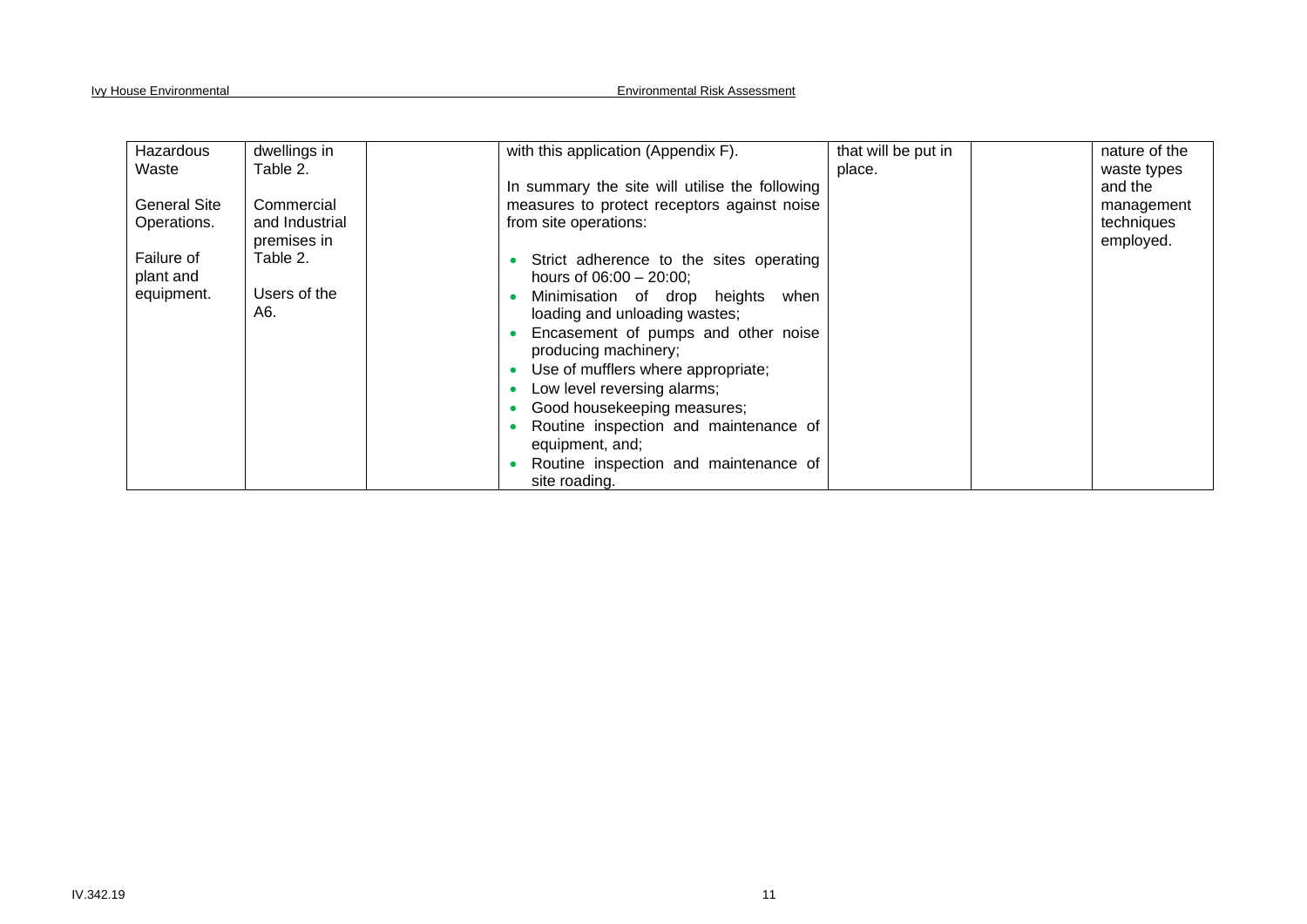| What do you do that can harm and what could<br>be harmed                                                                                         |                                                                                                                                        |                                                | <b>Managing the Risk</b>                                                                                                                                                                                                                                                                                                                                                                                                                                                                                                                                                                                                                                                                                                                |                                                                               | <b>Assessing the Risk</b>                  |                                                                                                                                  |  |
|--------------------------------------------------------------------------------------------------------------------------------------------------|----------------------------------------------------------------------------------------------------------------------------------------|------------------------------------------------|-----------------------------------------------------------------------------------------------------------------------------------------------------------------------------------------------------------------------------------------------------------------------------------------------------------------------------------------------------------------------------------------------------------------------------------------------------------------------------------------------------------------------------------------------------------------------------------------------------------------------------------------------------------------------------------------------------------------------------------------|-------------------------------------------------------------------------------|--------------------------------------------|----------------------------------------------------------------------------------------------------------------------------------|--|
| <b>Hazard</b>                                                                                                                                    | <b>Receptor</b>                                                                                                                        | <b>Pathway</b>                                 | <b>Risk Assessment</b>                                                                                                                                                                                                                                                                                                                                                                                                                                                                                                                                                                                                                                                                                                                  | <b>Probability of</b><br><b>Exposure</b>                                      | <b>Consequence</b>                         | What is the<br>overall risk?                                                                                                     |  |
| What has the<br>potential to<br>cause harm?                                                                                                      | What is at<br>risk? What do<br>I wish to<br>protect                                                                                    | <b>How could it</b><br>get to the<br>receptor? | What measures will you take to reduce the<br>risk? If it occurs - who is responsible for<br>what?                                                                                                                                                                                                                                                                                                                                                                                                                                                                                                                                                                                                                                       | <b>How likely is</b><br>this contact?                                         | What is the<br>harm that can<br>be caused? | What is<br>the<br>risk that still<br>remains? The<br>balance<br><b>of</b><br>probability<br>and<br>consequence?                  |  |
| <b>To Air</b>                                                                                                                                    |                                                                                                                                        |                                                |                                                                                                                                                                                                                                                                                                                                                                                                                                                                                                                                                                                                                                                                                                                                         |                                                                               |                                            |                                                                                                                                  |  |
| <b>Transfer and</b><br>Storage of<br>Non-<br>Hazardous<br>Wastes.<br><b>General Site</b><br>Operations.<br>Failure of plant<br>and<br>equipment. | Occupiers of<br>domestic<br>dwellings in<br>Table 2.<br>Commercial<br>and Industrial<br>premises in<br>Table 2.<br>Users of the<br>A6. | Atmosphere                                     | dedicated<br>Please<br>the<br>sites<br>Dust  <br>see<br>Management Plan has been submitted with<br>the Application (see Appendix G).<br>In summary the site will utilise the following<br>measures to protect receptors against dust<br>from site operations:<br>Good housekeeping (keeping equipment<br>clean);<br>Waste containers and bays which could<br>give rise to dust will be canopied or<br>covered;<br>Minimisation of drop heights when loading<br>and unloading wastes;<br>Routine maintenance and cleaning of site<br>roads;<br>Routine maintenance and cleaning of<br>waste storage areas to prevent the build-<br>up of dust;<br>Routine<br>maintenance<br>plant<br>of<br>and<br>with<br>equipment in accordance<br>the | Unlikely due to<br>control<br>that<br>measures<br>will be<br>put in<br>place. | Dust<br>annoyance                          | Not significant<br>due<br>to<br>the<br>nature of<br>the<br>waste<br>types<br>the<br>and<br>management<br>techniques<br>employed. |  |

#### **Table C: Fugitive Emissions Risk Assessment and Management Plan**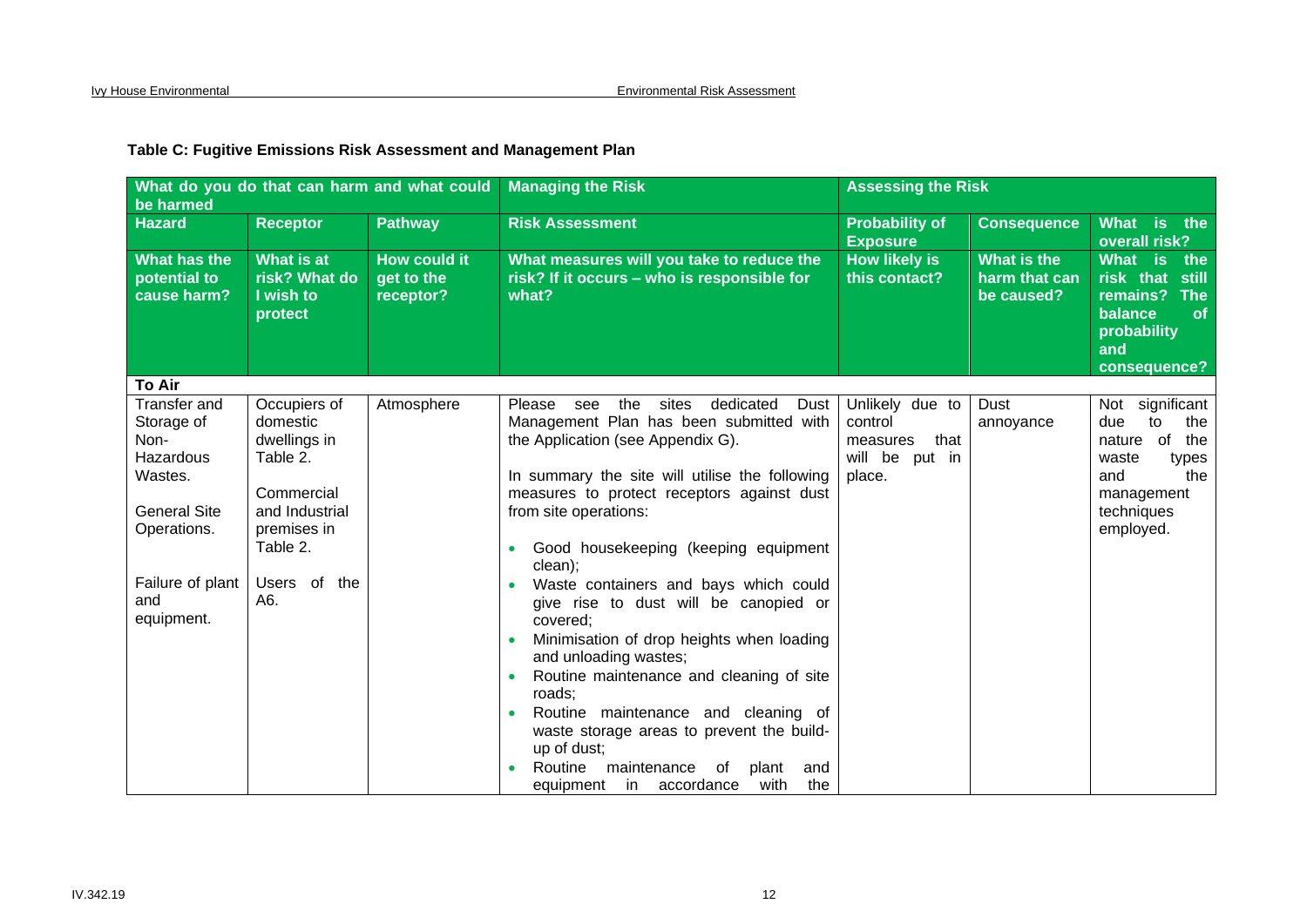|                                                                                                                                         |                                                                                                                                        |                                | manufacturer's instructions;<br>Use of site water to dampen stockpiles or<br>haul roads as required; and<br>Daily inspections and<br>visual<br>dust<br>$\bullet$<br>monitoring                                                                                                                                                                                                                                                                                                                                                                                                                                                                                                                                                                                                                                                                                 |                                                                        |                             |                                                                                                                   |
|-----------------------------------------------------------------------------------------------------------------------------------------|----------------------------------------------------------------------------------------------------------------------------------------|--------------------------------|----------------------------------------------------------------------------------------------------------------------------------------------------------------------------------------------------------------------------------------------------------------------------------------------------------------------------------------------------------------------------------------------------------------------------------------------------------------------------------------------------------------------------------------------------------------------------------------------------------------------------------------------------------------------------------------------------------------------------------------------------------------------------------------------------------------------------------------------------------------|------------------------------------------------------------------------|-----------------------------|-------------------------------------------------------------------------------------------------------------------|
| <b>Transfer and</b><br>Storage of<br>Hazardous<br>Wastes<br><b>General Site</b><br>Operations.<br>Failure of plant<br>and<br>equipment. | Occupiers of<br>domestic<br>dwellings in<br>Table 2.<br>Commercial<br>and Industrial<br>premises in<br>Table 2.<br>Users of the<br>A6. | Atmosphere                     | the sites<br>Please see<br>dedicated<br>Dust<br>Management Plan has been submitted with<br>the Application (see Appendix G).<br>In summary the site will utilise the following<br>measures to protect receptors against dust<br>from site operations:<br>Good housekeeping (keeping equipment<br>clean);<br>Waste containers and bays which could<br>give rise to dust will be canopied or<br>covered:<br>Minimisation of drop heights when loading<br>and unloading wastes;<br>Routine cleaning of site roads;<br>Routine cleaning of waste storage areas to<br>prevent the build-up of dust;<br>Routine maintenance<br>plant<br>of<br>and<br>equipment in accordance<br>the<br>with<br>manufacturer's instructions;<br>Use of site water to dampen stockpiles or<br>haul roads as required; and<br>Daily inspections<br>and<br>dust<br>visual<br>monitoring. | Unlikely due to<br>control<br>measures that<br>will be put in<br>place | <b>Dust</b><br>annoyance    | Not significant<br>due to the<br>nature of the<br>waste types<br>and the<br>management<br>techniques<br>employed. |
| <b>To Water</b>                                                                                                                         |                                                                                                                                        |                                |                                                                                                                                                                                                                                                                                                                                                                                                                                                                                                                                                                                                                                                                                                                                                                                                                                                                |                                                                        |                             |                                                                                                                   |
| Runoff from<br>storage areas.                                                                                                           | Groundwater                                                                                                                            | Direct surface<br>water runoff | The site will undertake the following to<br>minimise the impacts from activities on surface                                                                                                                                                                                                                                                                                                                                                                                                                                                                                                                                                                                                                                                                                                                                                                    | Unlikely due to<br>control                                             | Contamination<br>of surface | Not significant<br>due to the                                                                                     |
|                                                                                                                                         | Surface water                                                                                                                          | from site                      | water and groundwater:                                                                                                                                                                                                                                                                                                                                                                                                                                                                                                                                                                                                                                                                                                                                                                                                                                         | measures that<br>will be put in                                        | water and<br>groundwater    | nature of the<br>waste types                                                                                      |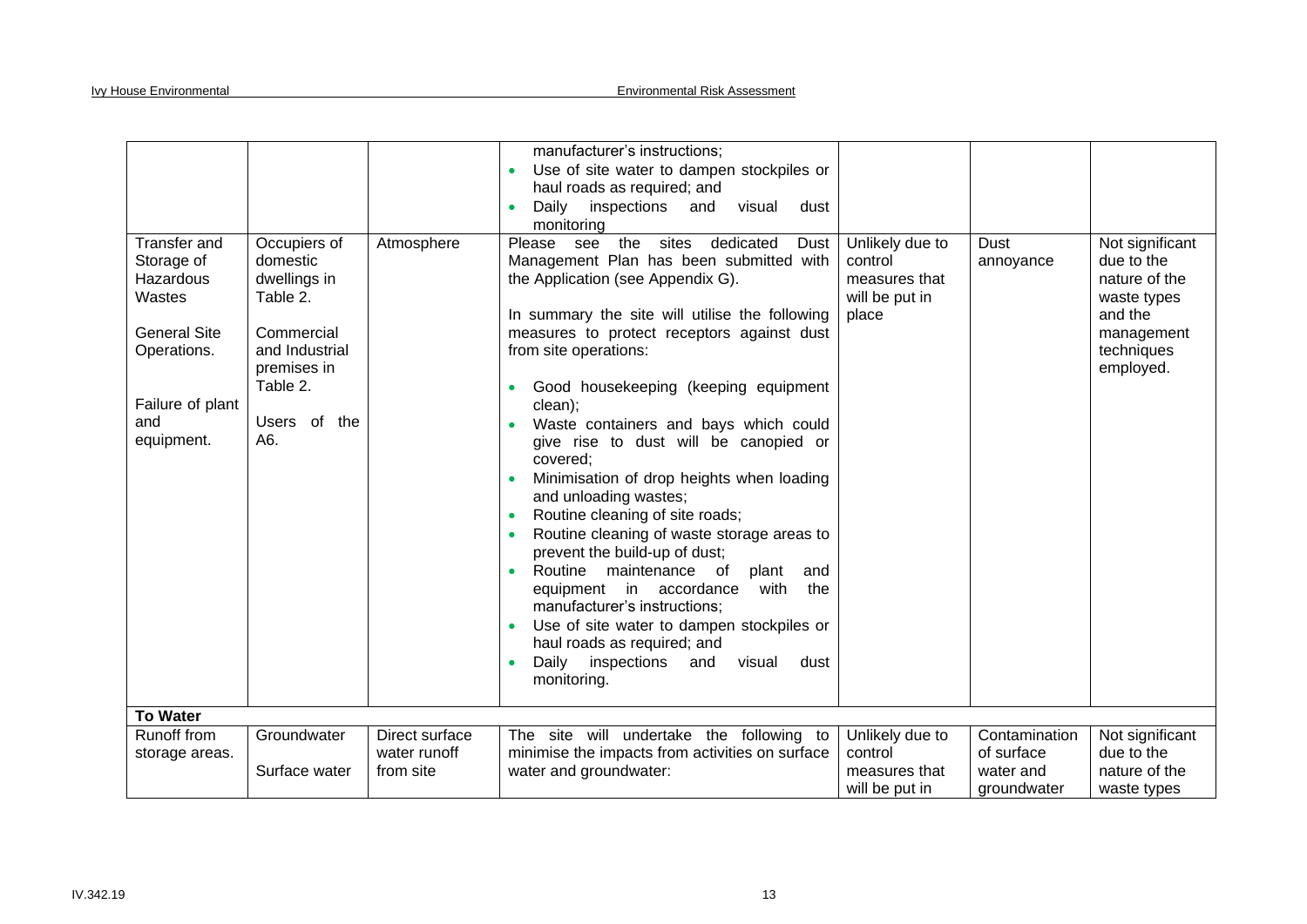|                               |                                                                                      | Infiltration<br>Percolation | Hazardous and non-hazardous wastes will<br>$\bullet$<br>be stored separately within separate<br>sealed<br>drainage<br>systems,<br>i.e.<br>engine/cooking oil will be stored in double<br>skinned tanks, asbestos will be stored in<br>and<br>enclosed<br>container<br>other<br>an<br>hazardous waste e.g. certain WEEE is<br>stored under canopy;<br>All storage areas will be fully concreted<br>with sealed drainage;<br>Relevant storage areas where leachate<br>could<br>be produced,<br>including<br>the<br>quarantine area will be provided with either<br>canopies or covers to prevent rainwater<br>mixing with wastes;<br>Regular inspections will be undertaken,<br>checking for cracks in the concrete pads<br>where waste is handled or stored;<br>Regular maintenance and checks will be<br>undertaken on tanks and associated<br>bunds; and<br>Drains will be routinely inspected and<br>cleaned.<br>The Recycling Operatives will undertake<br>regular inspections of site drains. All site<br>operatives will be vigilant and report any<br>problems to the Area Supervisor. | place                                                                  | bodies.<br>Enrichment of<br>surface water<br>and<br>groundwater<br>bodies.<br>Flooding of<br>local habitats | and the<br>management<br>techniques<br>employed.                                                     |
|-------------------------------|--------------------------------------------------------------------------------------|-----------------------------|----------------------------------------------------------------------------------------------------------------------------------------------------------------------------------------------------------------------------------------------------------------------------------------------------------------------------------------------------------------------------------------------------------------------------------------------------------------------------------------------------------------------------------------------------------------------------------------------------------------------------------------------------------------------------------------------------------------------------------------------------------------------------------------------------------------------------------------------------------------------------------------------------------------------------------------------------------------------------------------------------------------------------------------------------------------------------------------------|------------------------------------------------------------------------|-------------------------------------------------------------------------------------------------------------|------------------------------------------------------------------------------------------------------|
| <b>Pests/Scavenging birds</b> |                                                                                      |                             |                                                                                                                                                                                                                                                                                                                                                                                                                                                                                                                                                                                                                                                                                                                                                                                                                                                                                                                                                                                                                                                                                              |                                                                        |                                                                                                             |                                                                                                      |
| <b>Birds</b><br>and<br>Pests  | Occupiers of<br>domestic<br>dwellings in<br>Table 2.<br>Commercial<br>and Industrial | Air and ground.             | The site will undertake the following measures<br>to minimise the impact of pests on the<br>surrounding environment:<br>All wastes which are likely to attract pests<br>or birds will be stored within sealed<br>containers or covered areas;                                                                                                                                                                                                                                                                                                                                                                                                                                                                                                                                                                                                                                                                                                                                                                                                                                                | Unlikely due to<br>control<br>measures that<br>will be put in<br>place | Nuisance to<br>local<br>businesses.<br>Predation of<br>habitats.                                            | Not significant<br>due to the<br>nature of the<br>waste types<br>and the<br>management<br>techniques |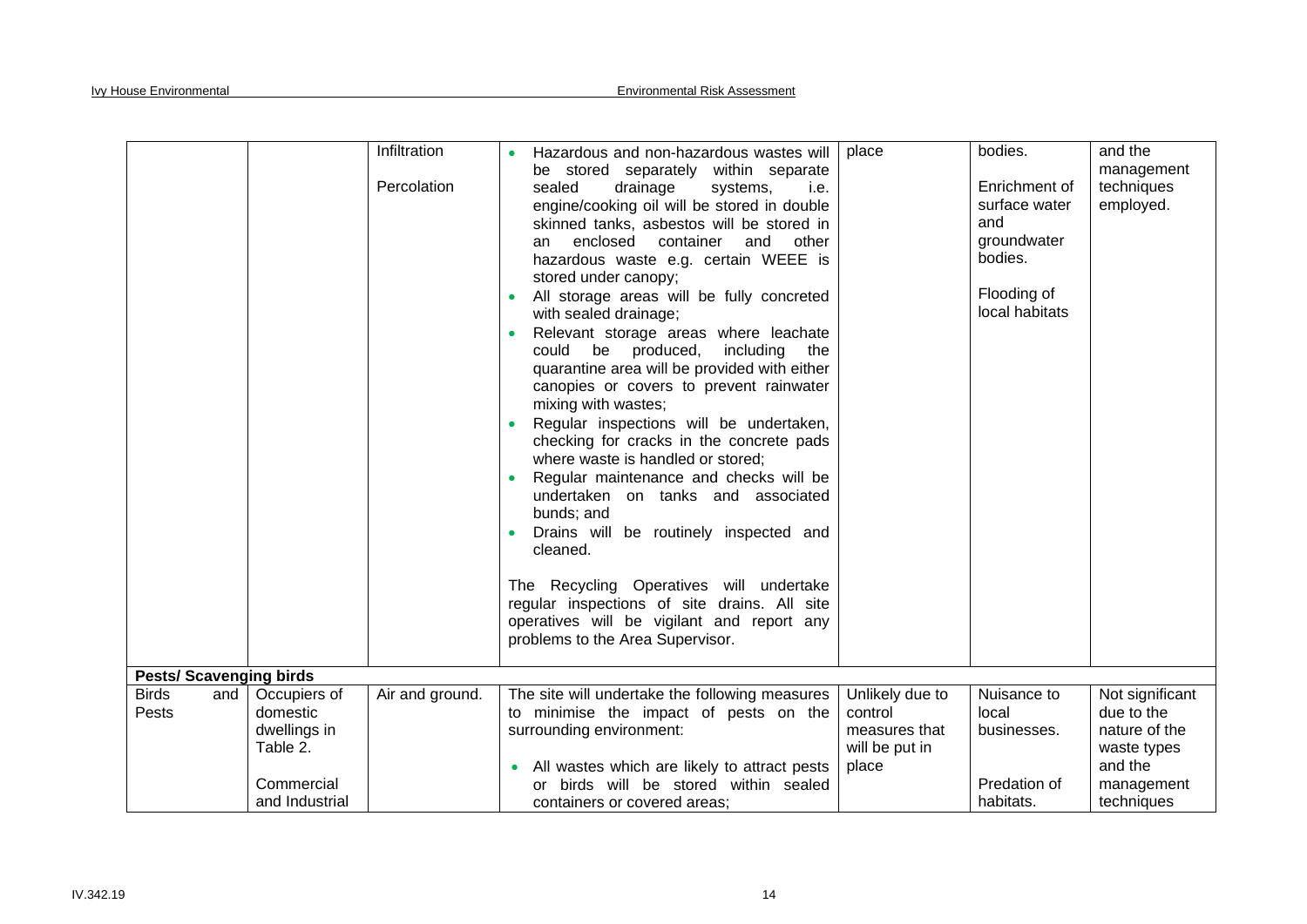|                                                      | premises listed<br>in Table 2.           |                               | Regular housekeeping will be undertaken,<br>including the cleaning of all waste storage<br>areas on a regular basis with appropriate<br>cleaning materials;<br>Incidents and maintenance measures (e.g.<br>regarding traps) will be recorded in the site<br>condition log;<br>All site infrastructure will be subject to a<br>regular inspection schedule to ensure that<br>there are no obvious weak areas of the<br>containment measures where pests or<br>vermin could infiltrate;<br>Any wastes which are received that are<br>already infested will be removed from site<br>as a priority (unless the vermin/birds/pests<br>can be appropriately eradicated); and<br>The Area Supervisor may employ a pest<br>exterminator if required.<br>The Recycling Operatives will undertake<br>regular reviews of pests and scavenging birds<br>at the site. All site operatives will be vigilant<br>and report any problems to the Area<br>Supervisor. |                                                                         |                                                                                                                              | employed.                                                                                                         |
|------------------------------------------------------|------------------------------------------|-------------------------------|-----------------------------------------------------------------------------------------------------------------------------------------------------------------------------------------------------------------------------------------------------------------------------------------------------------------------------------------------------------------------------------------------------------------------------------------------------------------------------------------------------------------------------------------------------------------------------------------------------------------------------------------------------------------------------------------------------------------------------------------------------------------------------------------------------------------------------------------------------------------------------------------------------------------------------------------------------|-------------------------------------------------------------------------|------------------------------------------------------------------------------------------------------------------------------|-------------------------------------------------------------------------------------------------------------------|
| <b>Mud</b>                                           |                                          |                               |                                                                                                                                                                                                                                                                                                                                                                                                                                                                                                                                                                                                                                                                                                                                                                                                                                                                                                                                                     |                                                                         |                                                                                                                              |                                                                                                                   |
| Mud and litter<br>on local<br>highways and<br>roads. | Users of local<br>highways and<br>roads. | Tracked on<br>vehicle wheels. | All incoming waste via HGVs and outgoing<br>wastes will be contained, sheeted, netted or<br>covered to prevent any load loss.<br>Mud and litter on local roads will be visually<br>monitored. All site operatives will be required<br>to be vigilant and report any mud on the roads<br>to the Area Supervisor.<br>If required, a road sweeper will be contracted<br>to clean the site access road.                                                                                                                                                                                                                                                                                                                                                                                                                                                                                                                                                 | Unlikely due to<br>control<br>measures that<br>will be put in<br>place. | Local<br>nuisance.<br>Mud on roads<br>is unsightly<br>and can<br>increase the<br>likelihood of<br>road traffic<br>accidents. | Not significant<br>due to the<br>nature of the<br>waste types<br>and the<br>management<br>techniques<br>employed. |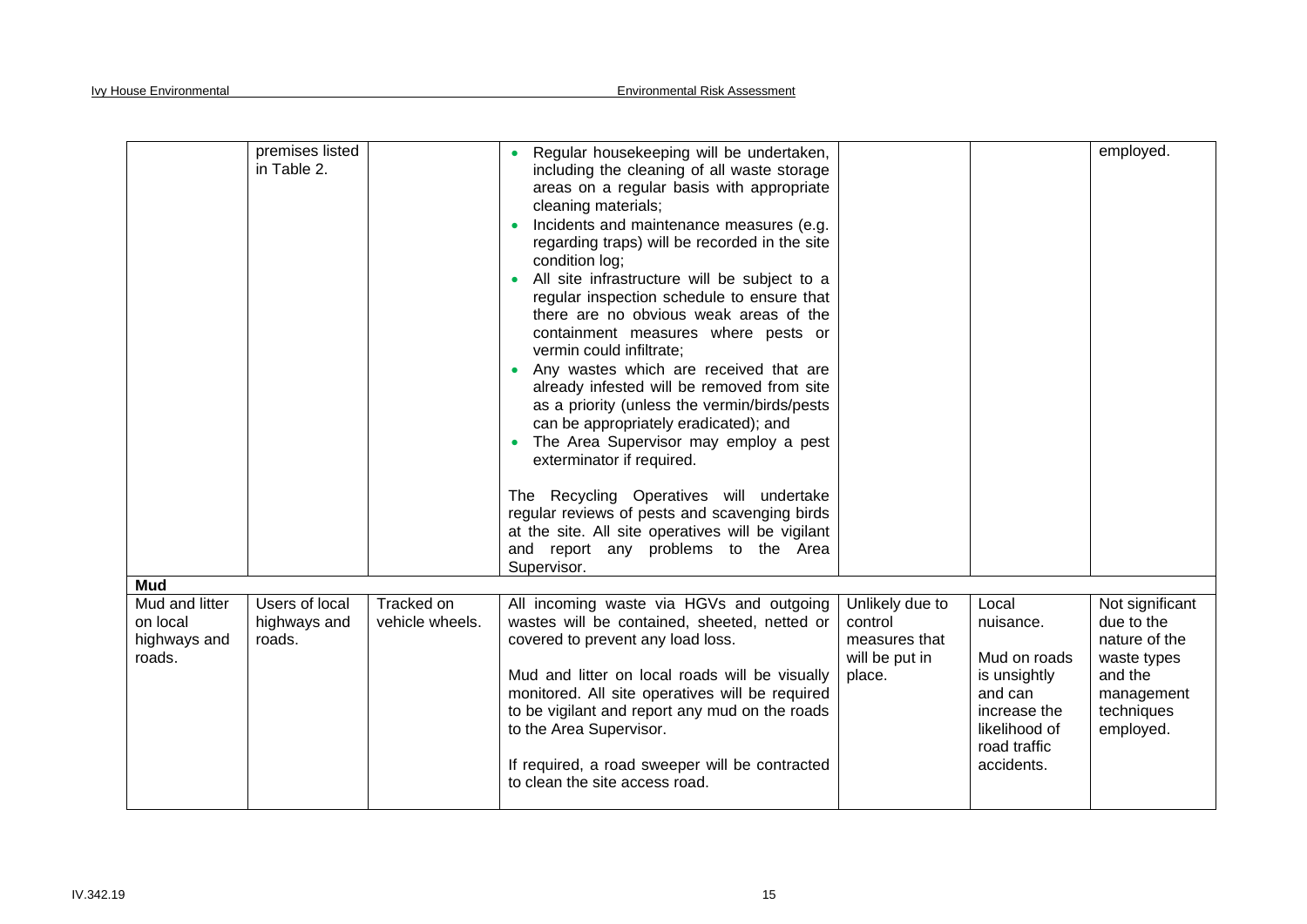| Litter               |                                                 |                         |                                                                                              |                            |                    |                                       |
|----------------------|-------------------------------------------------|-------------------------|----------------------------------------------------------------------------------------------|----------------------------|--------------------|---------------------------------------|
| Windblown<br>litter. | Occupiers of<br>domestic                        | Air then<br>deposition. | Strict waste acceptance procedures will be in<br>place to minimise the risk of non-compliant | Unlikely due to<br>control | Local<br>nuisance. | Not significant<br>due to the         |
|                      | dwellings in                                    |                         | wastes being accepted in accordance with the                                                 | measures that              |                    | nature of the                         |
|                      | Table 2.                                        |                         | permit application.                                                                          | will be put in<br>place.   |                    | waste types<br>and the                |
|                      | Commercial<br>and Industrial<br>premises listed |                         | Site operatives will be vigilant and report any<br>litter problems to the Area Supervisor.   |                            |                    | management<br>techniques<br>employed. |
|                      | in Table 2.                                     |                         | In the event that litter is generated by site                                                |                            |                    |                                       |
|                      |                                                 |                         | activities, the Area Supervisor will implement a                                             |                            |                    |                                       |
|                      |                                                 |                         | litter collection as necessary.                                                              |                            |                    |                                       |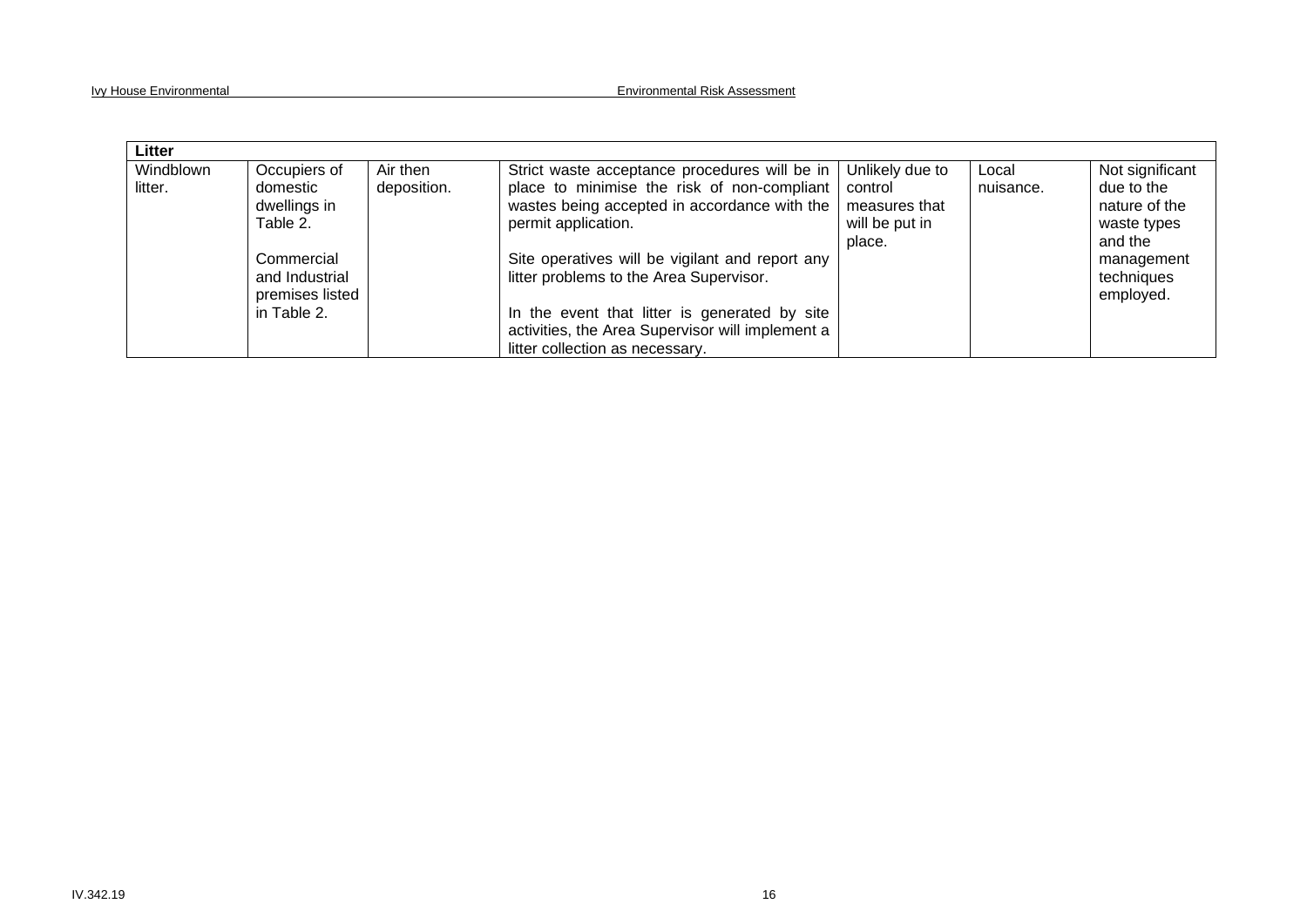| be harmed                                   | What do you do that can harm and what could                                                                                                                |                                                | <b>Managing the Risk</b>                                                                                                                                                                                                                                                                                                                                                                                                                                                                                                                                                                                                                                                                                                                                                                                                                                       | <b>Assessing the Risk</b>                                            |                                                                                                                                             |                                                                                                                                                                                                                                                                                                                                      |  |  |
|---------------------------------------------|------------------------------------------------------------------------------------------------------------------------------------------------------------|------------------------------------------------|----------------------------------------------------------------------------------------------------------------------------------------------------------------------------------------------------------------------------------------------------------------------------------------------------------------------------------------------------------------------------------------------------------------------------------------------------------------------------------------------------------------------------------------------------------------------------------------------------------------------------------------------------------------------------------------------------------------------------------------------------------------------------------------------------------------------------------------------------------------|----------------------------------------------------------------------|---------------------------------------------------------------------------------------------------------------------------------------------|--------------------------------------------------------------------------------------------------------------------------------------------------------------------------------------------------------------------------------------------------------------------------------------------------------------------------------------|--|--|
| <b>Hazard</b>                               | <b>Receptor</b>                                                                                                                                            | <b>Pathway</b>                                 | <b>Risk Assessment</b>                                                                                                                                                                                                                                                                                                                                                                                                                                                                                                                                                                                                                                                                                                                                                                                                                                         | <b>Probability of</b><br><b>Exposure</b>                             | <b>Consequence</b>                                                                                                                          | <b>What is the</b><br>overall risk?                                                                                                                                                                                                                                                                                                  |  |  |
| What has the<br>potential to<br>cause harm? | What is at<br>risk? What do<br>I wish to<br>protect                                                                                                        | <b>How could it</b><br>get to the<br>receptor? | What measures will you take to reduce the<br>risk? If it occurs - who is responsible for<br>what?                                                                                                                                                                                                                                                                                                                                                                                                                                                                                                                                                                                                                                                                                                                                                              | <b>How likely is</b><br>this contact?                                | What is the<br>harm that can<br>be caused?                                                                                                  | What is the<br>risk that still<br>remains? The<br>balance of<br>probability<br>and<br>consequence.                                                                                                                                                                                                                                   |  |  |
| Fire or failure<br>to contain<br>firewater. | Occupiers<br>0f<br>domestic<br>dwellings<br>listed in Table<br>2.<br>Industrial and<br>Commercial<br>premises listed<br>in Table 2.<br>Users of the<br>A6. | Atmosphere.<br>Surface water<br>run-off.       | the<br>sites<br>dedicated<br>Please<br>Fire<br>see<br>Prevention Plan provided with this application<br>(Appendix H).<br>In summary the following measures will be<br>undertaken to prevent fires on the site:<br>Separate drainage systems will be given<br>for hazardous and non-hazardous wastes,<br>i.e. engine/cooking oil will be stored in<br>double skinned tanks, asbestos will be<br>stored in an enclosed container and other<br>hazardous waste e.g. certain WEEE is<br>stored under canopy;<br>Waste will be stored for no longer than 6<br>months;<br>Stockpiles will be no more than 300m <sup>3</sup> ,<br>Stockpile heights will be no more than 4m<br>in height;<br>Relevant stockpiles (i.e. green waste) will<br>be monitored using temperature probes;<br>Fire water will be provided by the fire<br>hydrant at the entrance to the site; | Unlikely due to<br>control measures<br>that will be put in<br>place. | Local nuisance<br>from smoke.<br>Contamination<br>0f<br>local<br>groundwater<br>surface<br>and<br>water.<br>Damage<br>to<br>infrastructure. | Not significant<br>the<br>due<br>to<br>nature of the<br>waste<br>types<br>and<br>the<br>management<br>techniques<br>employed.<br>The<br>waste<br>types are not<br>considered to<br>be<br>combustible in<br>accordance<br>with<br>the<br>Environment<br>Agency's<br>'FPP'<br>guidance<br>updated<br>$11^{\text{th}}$<br>January 2021. |  |  |

#### **Table D: Accidents Risk Assessment and Management Plan**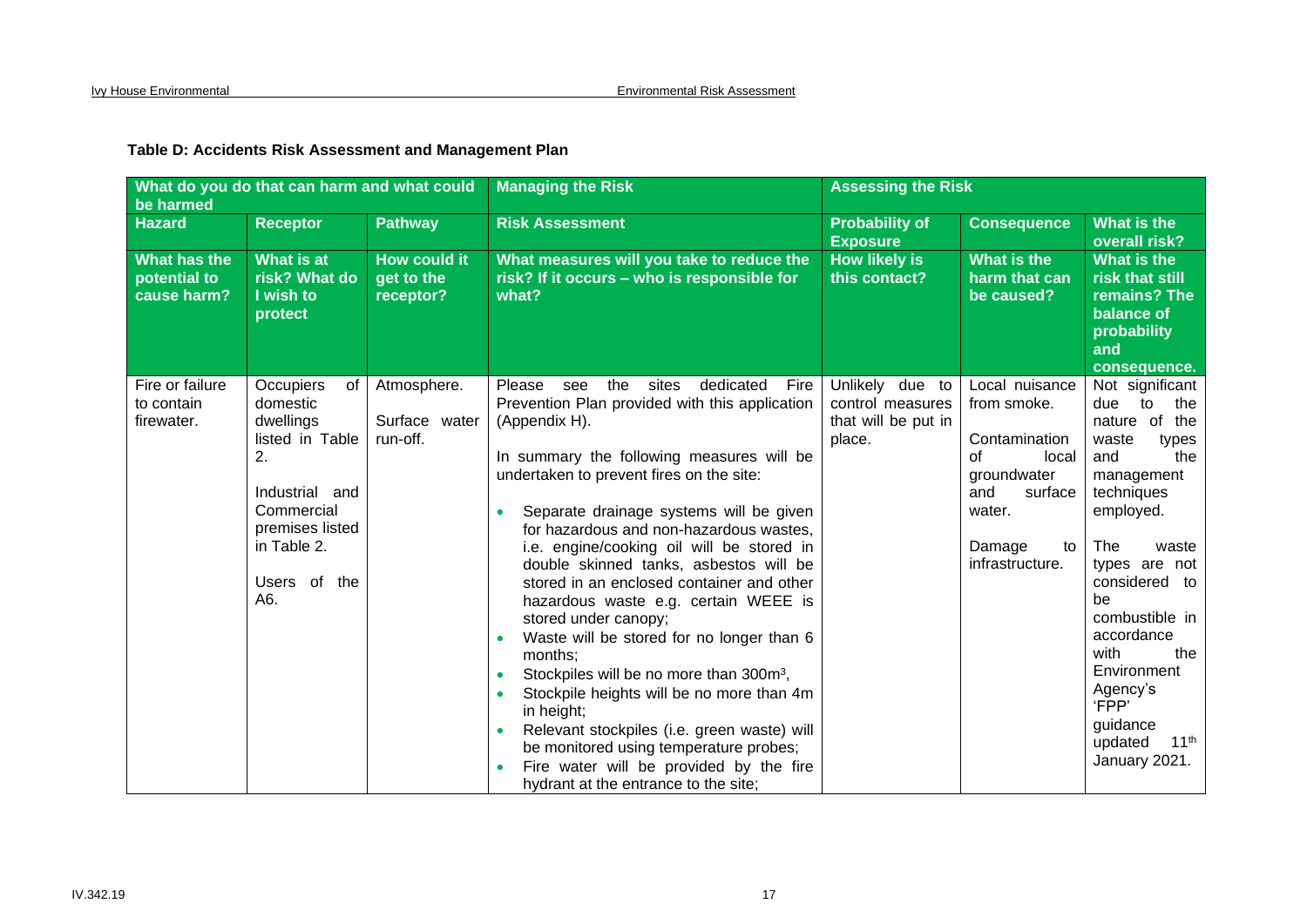|                                                                                                                                                              |                                          | Provision of fire hydrants and firefighting<br>equipment;<br>Fire water will be collected in the<br>underground attenuation tank;<br>Hot works will not be undertaken within<br>areas which are storing wastes;<br>Provision of a quarantine area; and<br>Fire safety awareness and training for all<br>staff.<br>Site staff will remain vigilant and in the event<br>of any fires, will adhere to the Fire Prevention<br>Plan.                                                                                                                                                                                                                                                                                                                                                                                                                       |                                                         |                                                                                              |                                                                              |
|--------------------------------------------------------------------------------------------------------------------------------------------------------------|------------------------------------------|-------------------------------------------------------------------------------------------------------------------------------------------------------------------------------------------------------------------------------------------------------------------------------------------------------------------------------------------------------------------------------------------------------------------------------------------------------------------------------------------------------------------------------------------------------------------------------------------------------------------------------------------------------------------------------------------------------------------------------------------------------------------------------------------------------------------------------------------------------|---------------------------------------------------------|----------------------------------------------------------------------------------------------|------------------------------------------------------------------------------|
| failure<br>Occupiers<br>Plant<br>of<br>and<br>domestic<br>breakdown<br>dwellings<br>listed in Table<br>2.<br>Surface water<br>features listed<br>in Table 2. | Atmosphere.<br>Surface water<br>run-off. | All plant will be checked on a daily basis. Any<br>issues with plant will be reported immediately<br>to the Area Supervisor.<br>A programme of planned preventative<br>maintenance will be put in place and all plant<br>and equipment will be subject to regular<br>maintenance in accordance<br>with the<br>manufacturer's guidance.<br>The site may keep backups of important plant<br>so that minimal disruption will be experienced<br>in the event of plant failure or breakdown.<br>In the event of a prolonged plant failure that<br>could lead to environmental pollution, the<br>Area Supervisor may decide to divert<br>incoming wastes if there is not enough<br>storage tonnage available on site.<br>In addition to the above, the Area Supervisor<br>may determine that the site should<br>temporarily shut down and all waste on site | Unlikely due to<br>management<br>practices to be<br>put | Pollution of air.<br>Contamination<br>local<br>0f<br>groundwater<br>surface<br>and<br>water. | Not significant<br>due<br>to<br>the<br>management<br>techniques<br>employed. |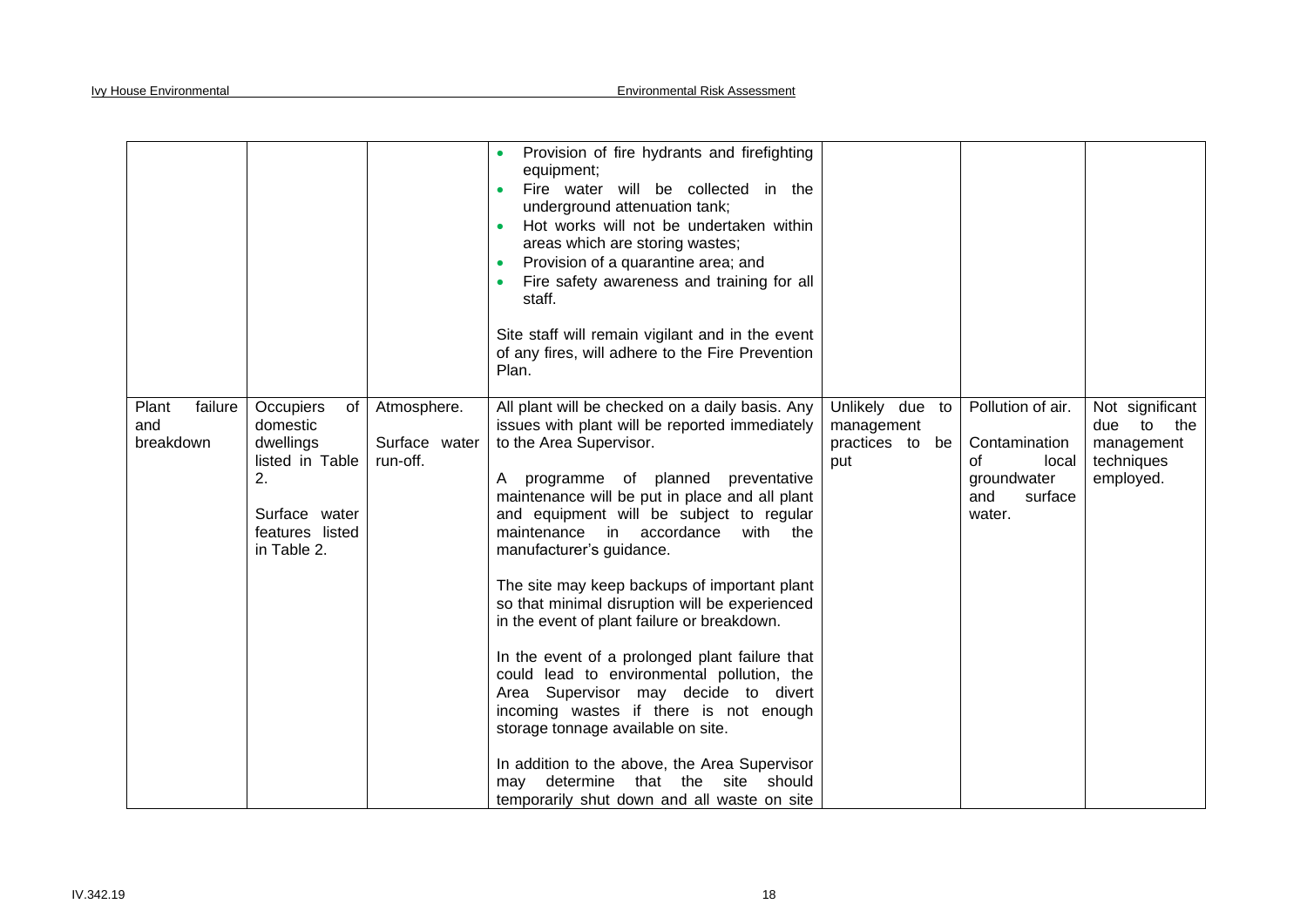|                                         |                                                                                                                                                    |                            | should be diverted to another facility or<br>onwards recovery or disposal. If this decision<br>is implemented, the Environment Agency<br>would be consulted and records kept of where<br>wastes have been sent.                                                                                                                                                                                                                                                                                                                                                                                                                                                               |                                                               |                                                                              |                                                                              |
|-----------------------------------------|----------------------------------------------------------------------------------------------------------------------------------------------------|----------------------------|-------------------------------------------------------------------------------------------------------------------------------------------------------------------------------------------------------------------------------------------------------------------------------------------------------------------------------------------------------------------------------------------------------------------------------------------------------------------------------------------------------------------------------------------------------------------------------------------------------------------------------------------------------------------------------|---------------------------------------------------------------|------------------------------------------------------------------------------|------------------------------------------------------------------------------|
| Leaks<br>and<br>Spillages from<br>plant | Groundwater.<br>Surface water<br>identified<br>in<br>Table 2.                                                                                      | Percolation<br>and run off | Regular maintenance will be undertaken on<br>all plant and equipment in accordance with<br>the manufacture's guidance.<br>Daily vehicle / plant checks will be undertaken<br>to ensure that any oil/fuel leaks etc. are<br>repaired as soon as possible.<br>Spill kits will be provided and staff will be fully<br>trained on how to use spill kits.<br>In the event of a spill or leak that could<br>compromise the sites infrastructure or cause<br>risk to the environment, the Area Supervisor<br>shall be informed. If necessary, works shall<br>cease while measures are put in place to<br>remediate the leak or spill and the<br>Environment Agency will be informed. | Unlikely due to<br>management<br>practices to be<br>put       | Pollution<br>of<br>local<br>groundwater<br>surface<br>and<br>water features. | Not significant<br>due to<br>the<br>management<br>techniques<br>employed.    |
| Flooding                                | Groundwater.<br>Surface water<br>identified<br>in<br>Table 2<br>Surrounding<br>commercial<br>and industrial<br>premises.<br>Users of<br>the<br>A6. | Percolation.               | The site is situated within a Flood Zone 1,<br>which is a site that has a 'Very Low' chance of<br>flooding in any given year i.e. less than 1 in<br>1,000.<br>The site has been designed in such a way as<br>to prevent the ingress of any flood waters. If<br>the site is to flood, then the water will be<br>collected in the underground storage tank and<br>may be discharged to the drain leading to the<br>Langton Brook or tankered off site.<br>In the event that significant flooding occurs,                                                                                                                                                                        | Unlikely due<br>to<br>management<br>practices to<br>be<br>put | Pollution<br>of<br>local<br>groundwater<br>and<br>surface<br>water features. | Not significant<br>to<br>the<br>due<br>management<br>techniques<br>employed. |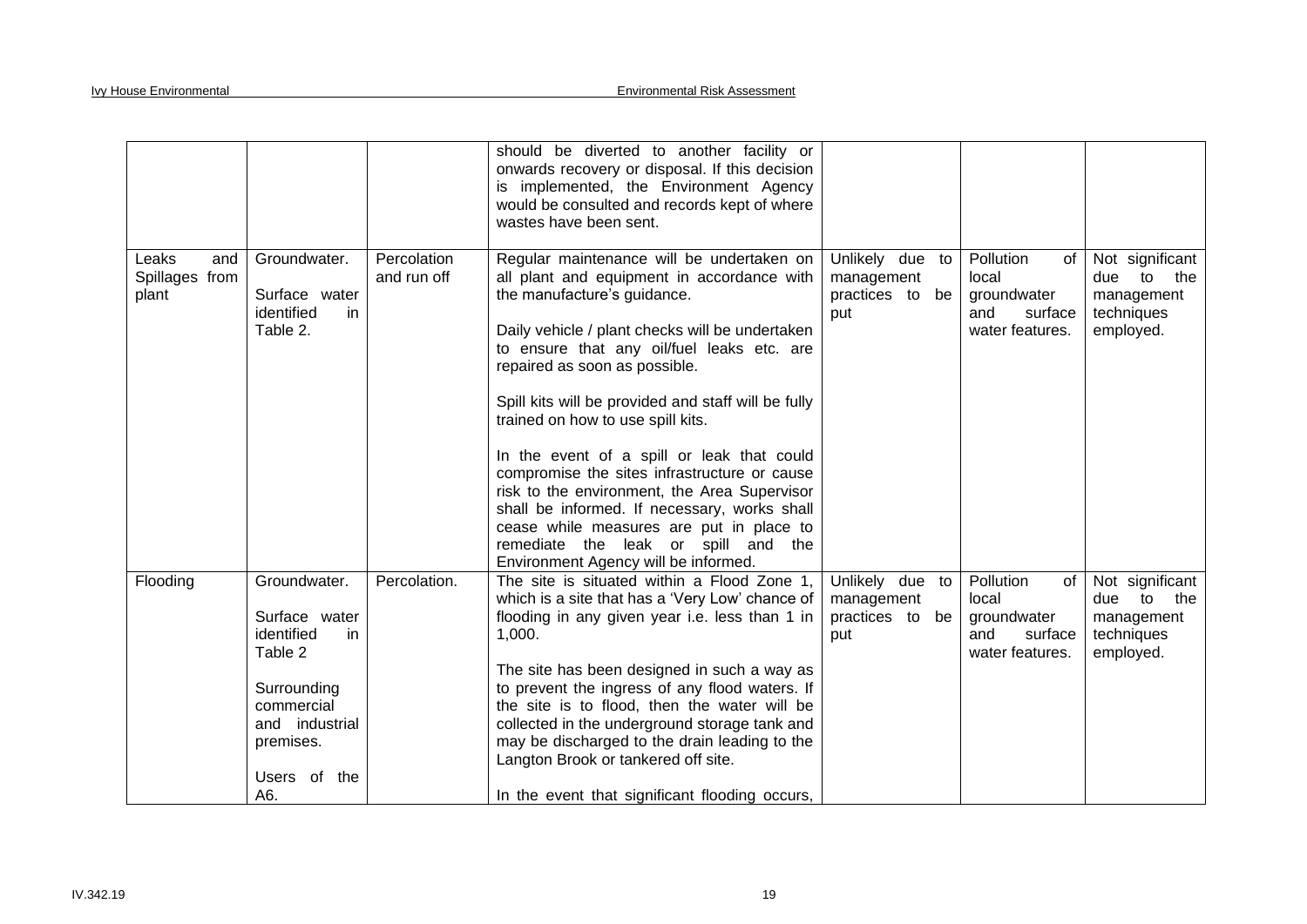| site operations may temporarily cease and<br>any incoming vehicles will be diverted to<br>prevent the risk of any additional wastes<br>coming into contact with flood waters.                       |  |
|-----------------------------------------------------------------------------------------------------------------------------------------------------------------------------------------------------|--|
| Existing waste which is stored may be<br>diverted to another facility if this waste could<br>cause pollution in the event of a flood – this<br>will be at the discretion of the Area<br>Supervisor. |  |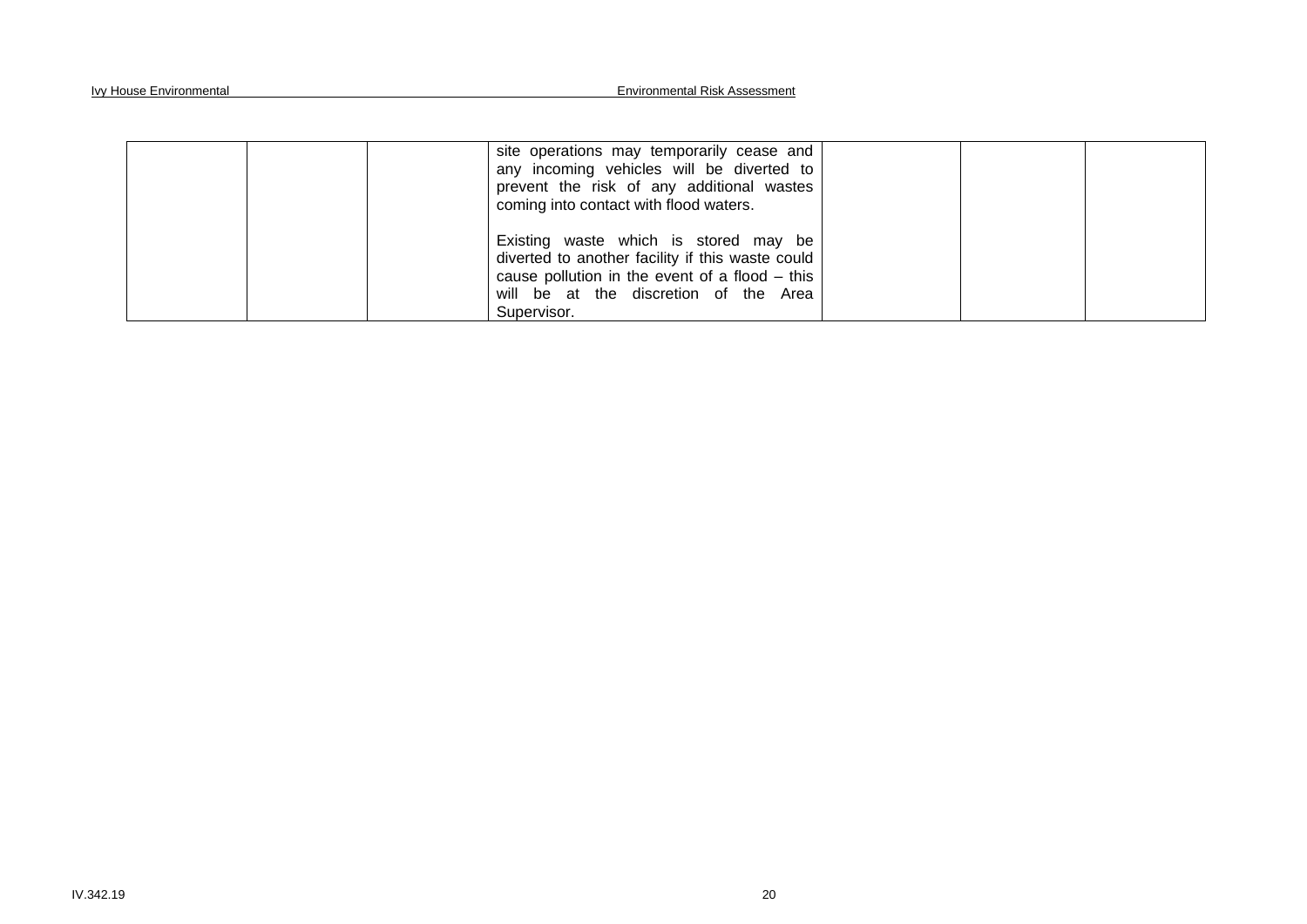## **Appendix B – Permit Boundary and Site Layout**

## **(Under Separate Cover)**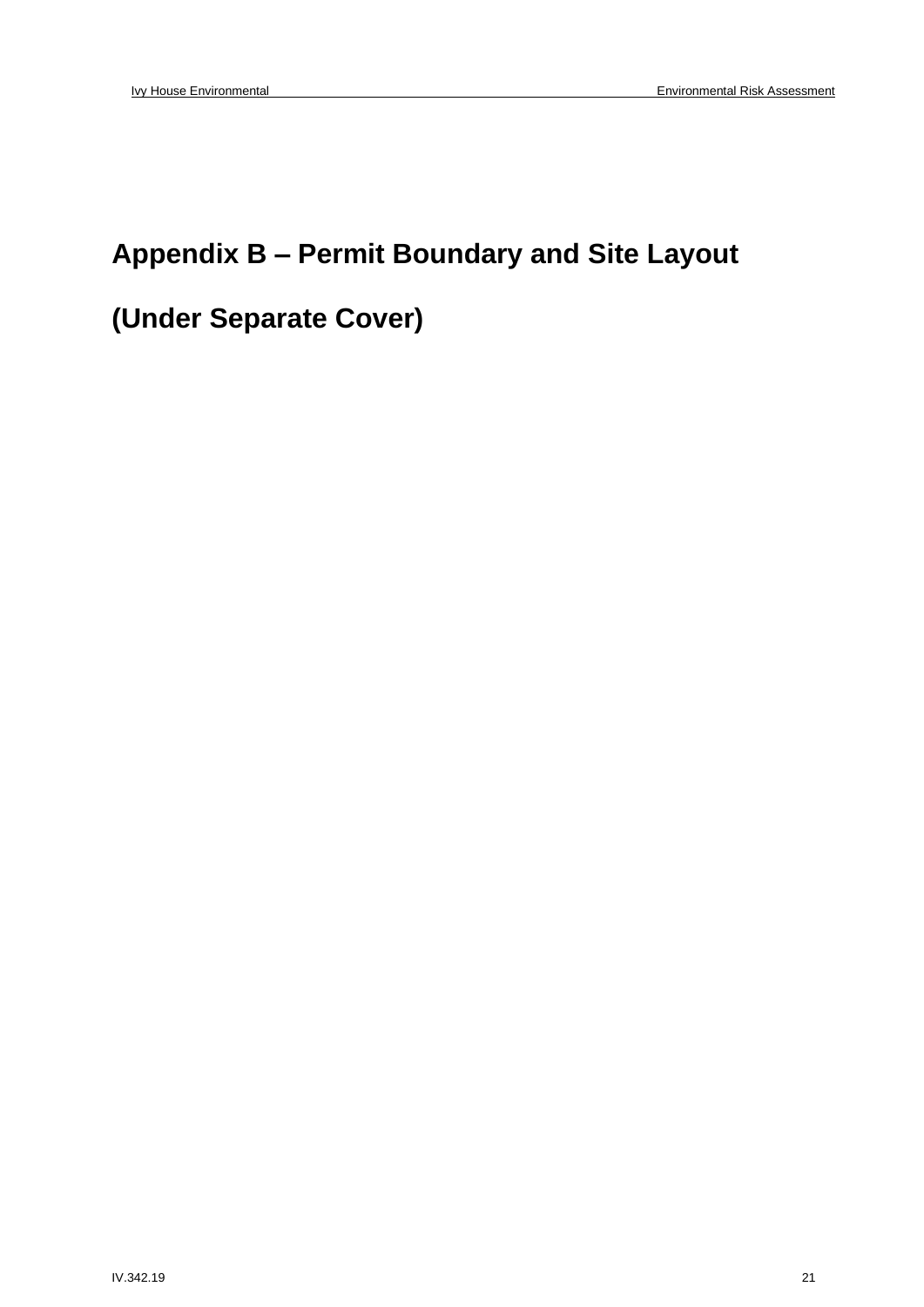## **Appendix C – Receptor Plan**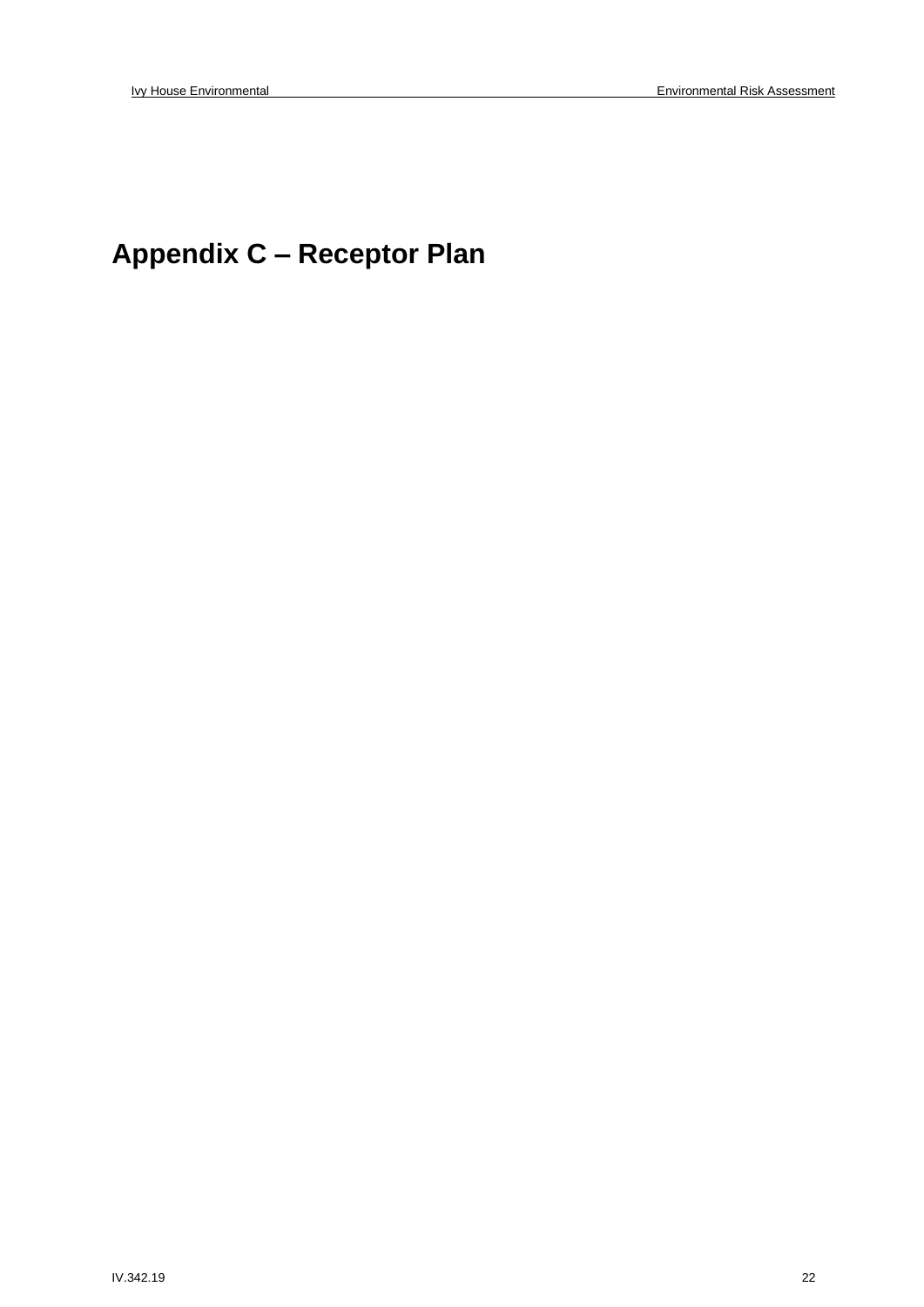